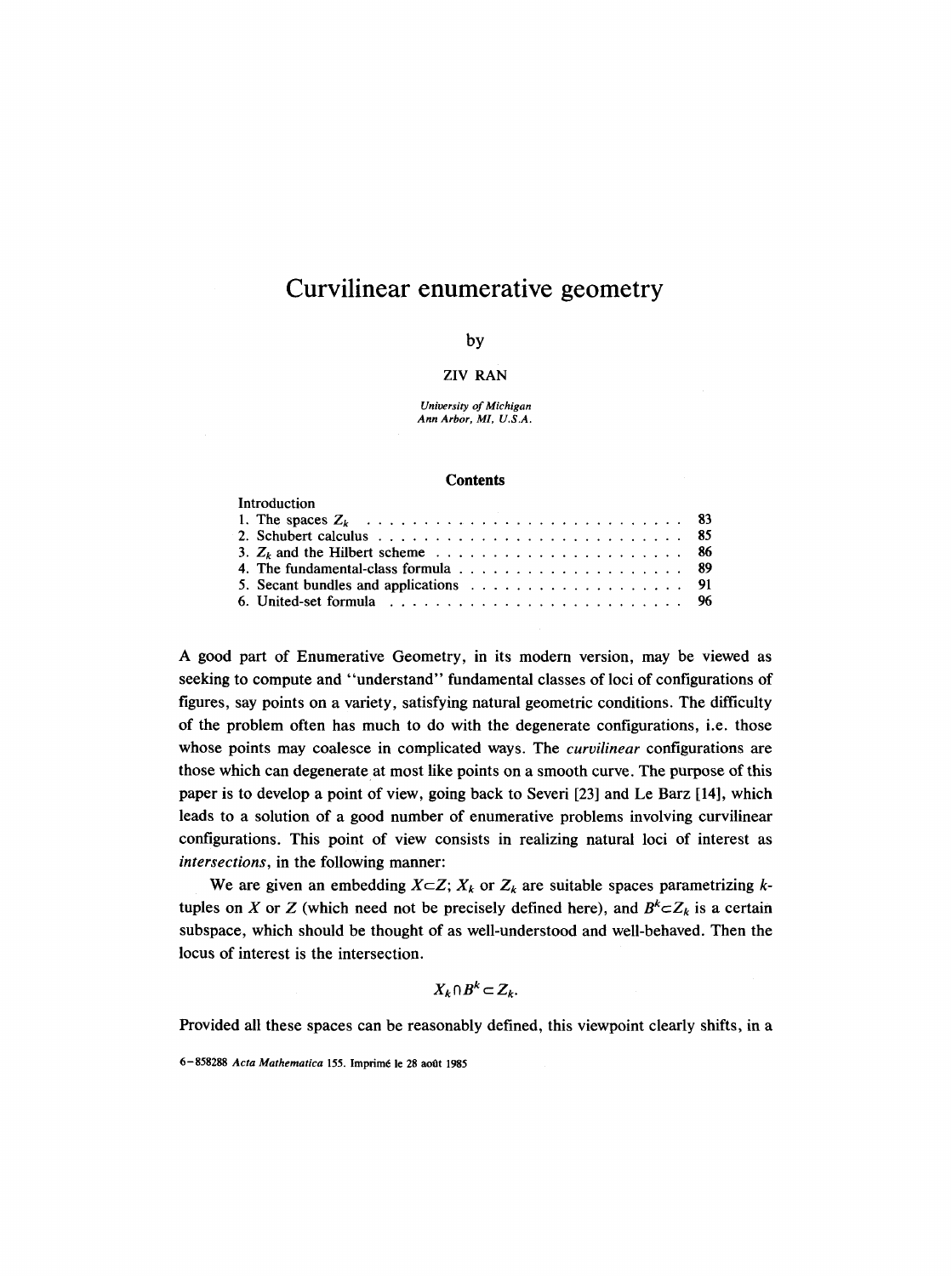$82$  z. RAN

sense, the weight of the problem to performing the above intersection; for this, however, we have the well-oiled machine of intersection theory at our disposal.

*Examples.* (1) The case originally considered by Severi is where  $X$  is a curve in  $Z = P<sup>3</sup>$ ,  $k=3$ , and  $B<sup>3</sup>$  consists of the triples of points which are *aligned*, i.e. lie on a line. Thus  $X_3 \cap B^3$  consists of the aligned triples on X, i.e. essentially the trisecant lines of X. Severi's idea was recently resurrected and modernized by Le Barz [14], [15], who took for  $Z_k$  the curvilinear Hilbert scheme (see below), and was able by this method essentially to compute the cycles of multisecant lines to curves and surfaces in arbitrary projective spaces.

(2) Let  $f: X \rightarrow Y$  be a map, take  $Z = X \times Y$  and let  $\Gamma \subset Z$  be the graph of f. Note the natural embedding  $X_k \times Y \hookrightarrow Z_k$  and let  $B^k$  be its image. The  $\tilde{U}_k = \Gamma_k \cap B^k$ , the *united ktuple locus* of f, parametrizes essentially the k-tuples on X mapped to a single point by f, and contains in particular information about the *multiple points* off(cf. Kleiman [9] who, however, takes a different point of view on these).

In order to make good on this approach for enumerative geometry what one must do is to compute the intersection-cycle  $[X_k]$ .[ $B^k$ ], where [i] denotes fundamental class; actually, in view of the well-understood nature of the embedding  $B^k \rightarrow Z_k$ , it turns out to be sufficient to compute  $[X_k]$ . More precisely, what one must do is to *define*  $X_k$  and  $Z_k$ suitably, so that  $[X_k]$  can be computed. This causes some difficulty if one considers *arbitrary* k-tuples, and for this reason we restrict ourselves to curvilinear ones. For these, however, it turns out that an adequate parameter space has already been constructed by Kleiman [8]: it is a smooth compactification of the space of "ordered" curvilinear length-k schemes.

The main results obtained in this paper are as follows:

(a) A general formula, essentially in terms of Chern classes, for the fundamental class  $[X_k] \in A'(Z_k)$ , for an embedding of smooth varieties  $X \rightarrow Z/S$  (Theorems 4.2 and 4.3).

(b) A representation of the loci of aligned k-tuples (k-secant lines) of a family of projective varieties, or k-secant spaces of arbitrary dimension to a family of smooth curves, as the zero-set of a section of a vector bundle, refining a construction of Schwarzenberger [22]. The Chern classes of these vector bundles are computed. In the case of curves this simplifies somewhat, and extends to the relative case, formulas of MacDonald [17] and Mattuck [18]. Applying this in the usual manner to special divisors, one obtains formulas for various cycles associated with these and in particular formulas for the classes of the loci, in the moduli space of curves, of curves carrying a given type of linear series; these all turn out to be polynomials in certain standard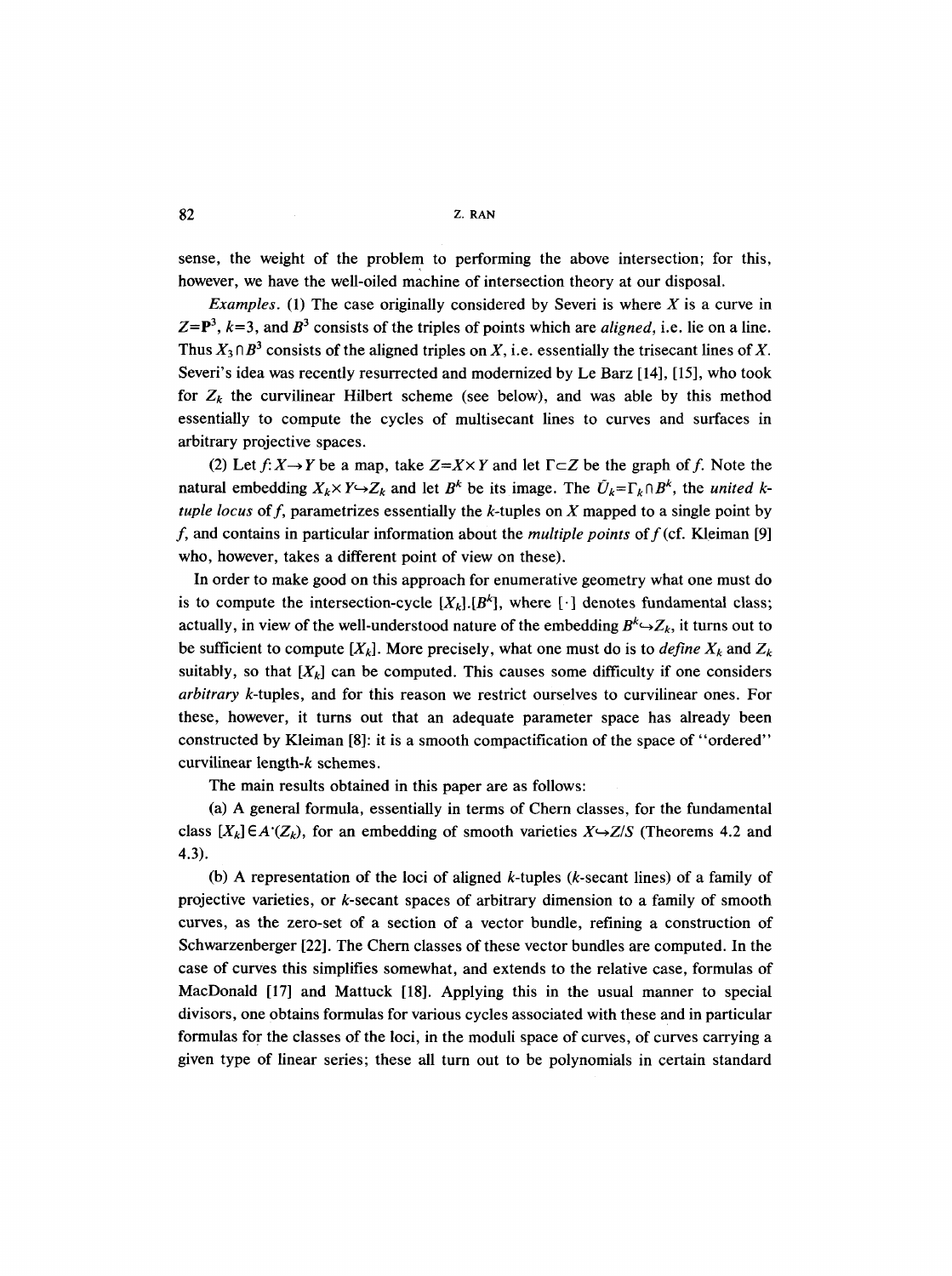classes introduced by Mumford [19] (Propositions 5.3 and 5.4, Corollary 5.5, Theorem 5.6 and Example 5.7).

(c) A formula enumerating the united k-tuples of a map, valid "away from the  $\bar{S}_{2}$ locus" refining Kleiman's results [9, 10] and extending their range of validity (Theorems 6.5 and 6.8 and Corollary 6.9).

It is an essential feature of our (and Le Barz's, but not Kleiman's) approach that the formulas obtained are shown to be valid *whenever they make sense,* i.e. whenever the locus in question has its "expected dimension" (many of the concrete consequences of our results could also be obtained, but with further hypotheses, by existing methods). The importance of proving enumerative formulas in this generality was already stressed by Hilbert in his 15th problem. In fact in applications of enumerative geometry, such generality is often crucial. For instance in one common sort of such application (see for instance [12]), especially to situations over which one does not have good control, one wants to conclude that a certain locus is nonempty by showing that the formula for its fundamental class yields a nonzero answer (for this type of application, Kleiman's results [9, 10] are useless, because of his "genericity" hypotheses). As examples of such applications of the methods of this paper, see [20], [21].

This paper is mostly devoted to general principles and methods. Further applications, examples, special cases and computations will be given elsewhere.

In this paper everything will be done over a fixed, arbitrary, base scheme  $S$  (unless otherwise mentioned). We will generally deal with smooth spaces *Z/S* (I haven't seriously considered the singular case). We will use as intersection theory the Chow ring  $A'$ , but any coarser theory will do as well.

*Acknowledgement.* This paper, like any paper in this hoary subject, owes a good deal to previous works. I have been particularly influenced by ideas of Le Barz and of Fulton and Laksov. In addition, I would especially like to thank W. Fulton and F.-O. Schreyer for stimulating conversations and encouragement.

## 1. The spaces  $Z_k$

In this section, we shall recount Kleiman's construction ([8] p. 390) of certain spaces  $Z_k$  parametrizing k-tuples of points on a variety  $Z$ . As Kleiman's description of these spaces is not quite sufficient for our purposes, it will be convenient to start from scratch.

The construction of  $Z_k$  can be motivated by the classical concept of "infinitely-near" points": e.g. if Z is the plane and Z' is the blow-up of Z at the origin 0, with exceptional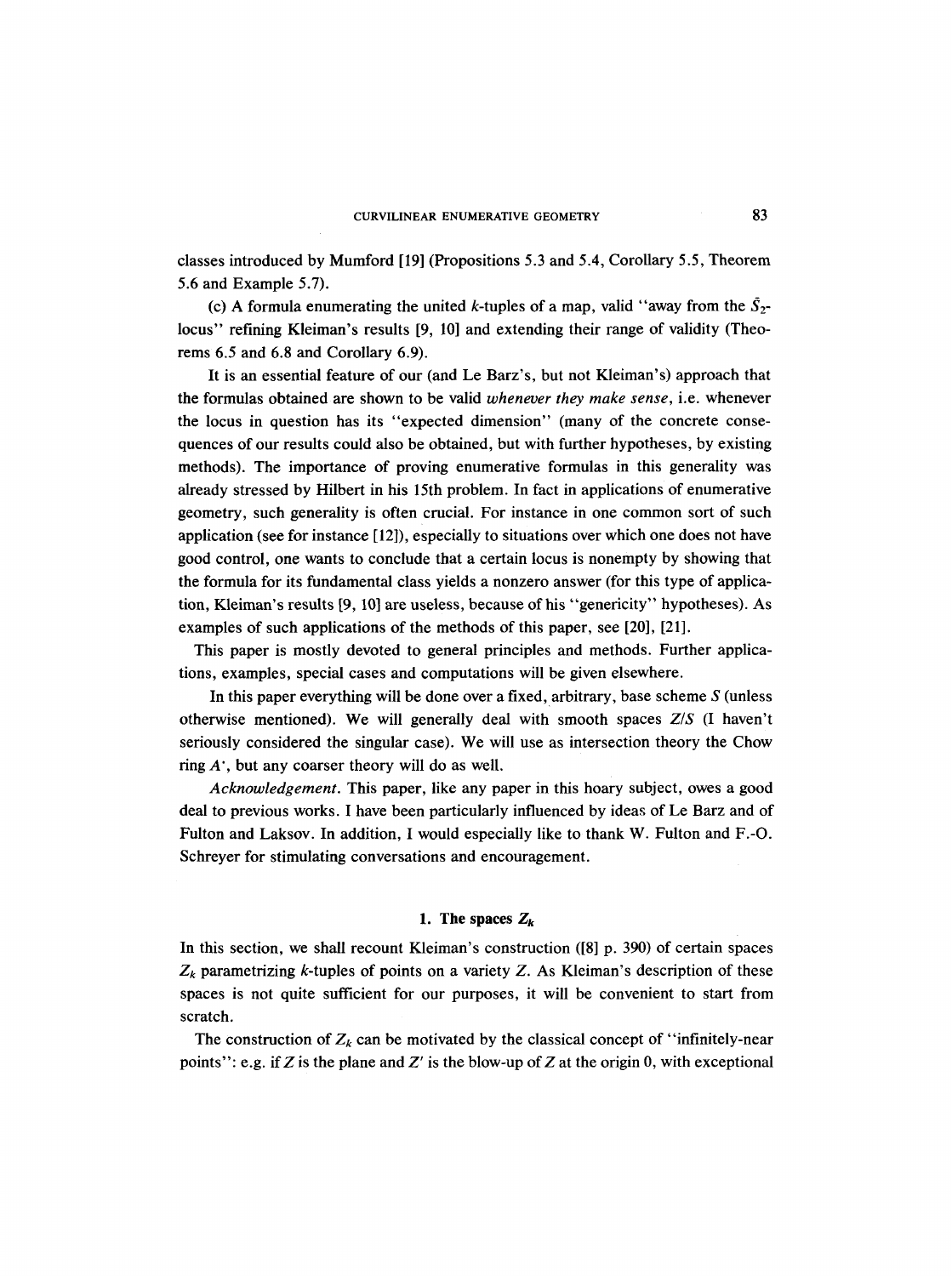divisor E', then points  $z' \in E'$  represent "pairs of infinitely near points" on Z containing 0; if  $Z''$  is the blow-up of  $Z'$  at  $z'$  with exceptional divisor  $E''$ , then points  $z'' \in E''$ represent triples of infinitely-near points on Z containing  $z'$ , and so on. The space  $Z_k$ then is a suitable blow-up of the cartesian product of  $Z$  which parametrizes  $k$ -tuples of points, some (or all) of which may be infinitely near.

Let  $p: Z \rightarrow S$  be a smooth morphism. The spaces  $Z_k$ , and associated objects and maps, are constructed by induction.  $Z_0 = S$ ,  $Z_1 = Z$ ,

$$
p^1 = p_0^1: Z_1 \rightarrow Z_0
$$

is just p, and  $\iota_j: Z_j \to Z_j$  is the identity,  $j=0, 1$ . By induction, suppose we have constructed the following:

- (a) spaces  $Z_0, \ldots, Z_k$ ;
- (b) "projection" maps  $p^j_{i_1, i_2}: Z_j \rightarrow Z_{i_2-i_1+1}$  for all  $i_1, i_2$  with  $0 \le i_1-1 \le i_2 \le j$
- (c) maps  $\iota_j: Z_j \to Z_j$  with  $p^j_{i_1,i_2} \circ \iota_j = p^j_{j-i_2,j-i_1}$  and  $\iota_j \circ \iota_j =$ identity.
- (d) divisors  $D_{i_1,i_2}^j \subset Z_j$  for all  $1 \le i_1 < i_2 \le j$ .

Consider the cartesian diagram

$$
Z_k \times Z_k \xrightarrow{\mathbf{p}r_2} Z_k
$$
  
\n
$$
\downarrow p r_1 \qquad \qquad \downarrow p^k_{1,k-1}
$$
  
\n
$$
Z_k \xrightarrow{\mathbf{p}^k_{2,k}} Z_{k-1}
$$

Let  $\Delta_k$  denote the image of the embedding

identity 
$$
\times
$$
  $\iota_k: Z_k \to Z_k \underset{Z_{k-1}}{\times} Z_k$ 

and let

$$
b_{k+1}: Z_{k+1} \to Z_k \underset{Z_{k-1}}{\times} Z_k
$$

be the blowing up of  $\Delta_k$ , with exceptional divisor  $D_{1,k+1}^{k+1}$ . Define new projections  $p_{i_1,i_2}^{k+1}$ by

$$
p_{i_1, i_2}^{k+1} = p_{i_1, i_2}^k \circ \text{pr}_1 \circ b_{k+1} \quad \text{if } i_2 \le k
$$
  
= 
$$
p_{i_1-1, i_2-1}^k \circ \text{pr}_2 \circ b_{k+1} \quad \text{if } i_1 \ge 2
$$
  
= identity otherwise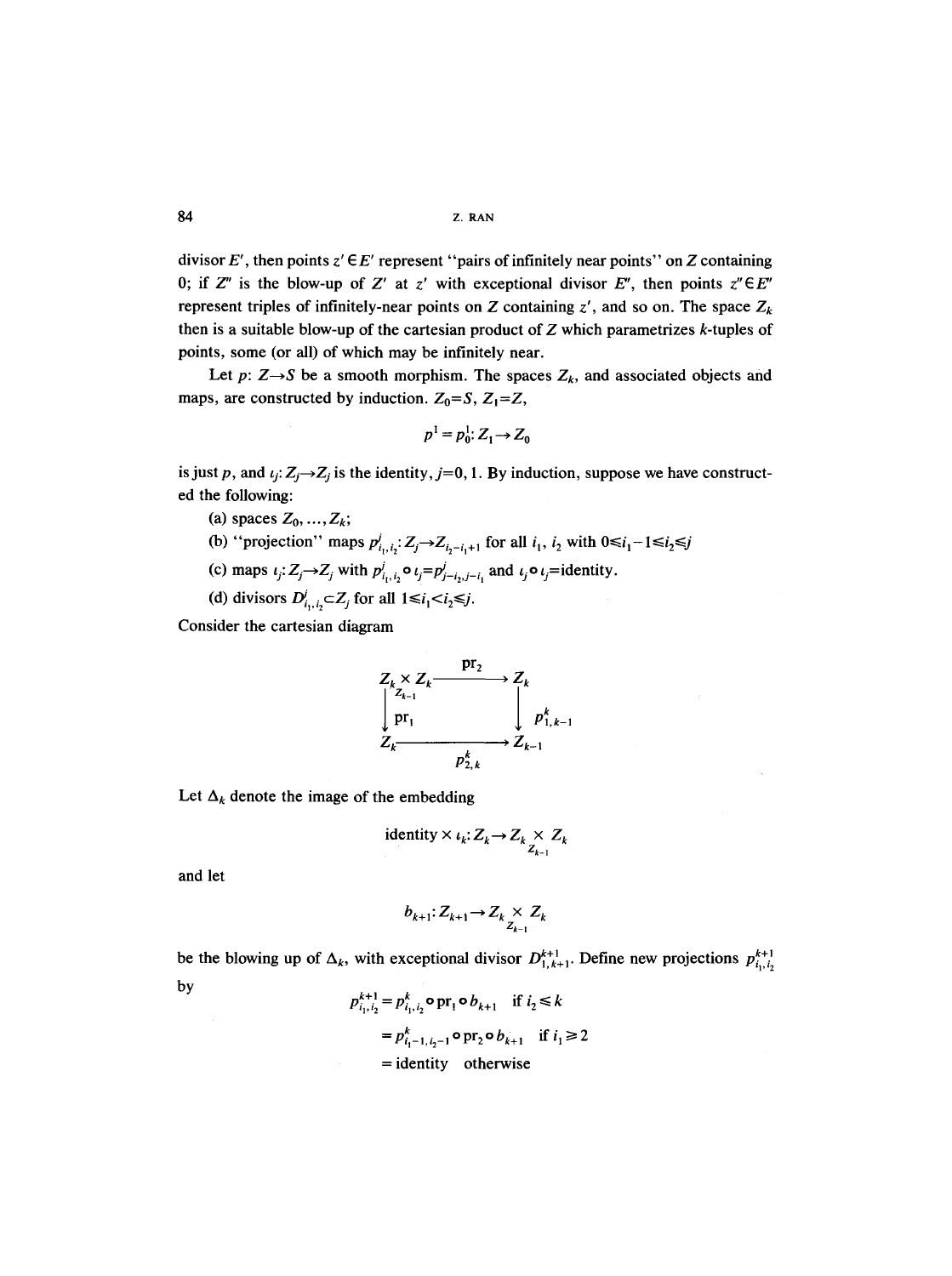(note that these formulas are consistent). Also let  $p^{k+1}$ :  $Z_{k+1} \rightarrow S$  be the structure morphism, and  $p_i^{k+1} = p_{i,i}^{k+1}$ . When this causes no confusion, superscripts will be omitted. As

$$
\Delta_k \hookrightarrow Z_k \underset{Z_{k-1}}{\times} Z_k
$$

is a smooth embedding over either  $pr_1$  or  $pr_2$ , it follows that  $p_{1,k}^{k+1}$  and  $p_{2,k+1}^{k+1}$  are smooth, whence by induction  $p_{i_1,i_2}^k$  are smooth for all k,  $i_1, i_2$ . Also note that  $(\iota_k \circ pr_2, \iota_k \circ pr_1)$  defines an involution of  $Z_k \times_{Z_{k-1}} Z_k$  preserving  $\Delta_k$ , hence lifts to an involution  $\iota_{k+1}$  of  $Z_{k+1}$ . Define further divisors  $D_{i_1,i_2}^{k+1} \subset Z_{k+1}$  by

$$
D_{i_1,i_2}^{k+1} = (p_{i_1,i_2}^{k+1})^* D_{1,i_2-i_1+1}^{i_2-i_1+1}, \quad 1 \le i_1 < i_2 \le k+1, i_2-i_1 < k.
$$

For any partition  $\mathbf{k}=(k_1, ..., k_r)$  of k, define subvarieties  $V_{\mathbf{k}} \subset Z_k$  by

$$
V_{k} = \bigcap_{l=0}^{r} \bigcap_{k_{1}+...k_{l}+1 < j \leq k_{1}+...k_{l+1}} D^{k}_{1+k_{1}+...+k_{l},j}.
$$

These should be thought of as parametrizing  $k$ -tuples "of type  $k$ ".

*Example.*  $k=3$ . General elements of  $V_k$  can be described as follows:

 $V_{(1,1,1)} = Z_3 \leftrightarrow$  general triples.

 $V_{(2, 1)} = D_{1,2}^3 \leftrightarrow$  triples containing an infinitely near pair; pictorially:  $\leftrightarrow$ ,  $\bullet$ .

 $V_{(3)} = D_{1,2}^3 \cap D_{1,3}^3 \leftrightarrow$  infinitely-near triples; pictorially  $\longleftrightarrow$ .

Note that  $D_{1,2}^3 \cap D_{2,3}^3$ , on the other hand, corresponds to pairs of pairs of infinitely-near points, based at the same point; pictorially  $\stackrel{\sim}{\leftrightarrow}$ . This shows that  $Z_3$  is not "symmetric", i.e. permutations don't in general act on it (although the involution (13) does, corresponding to  $t_3$ ). Note, finally, the "self regenerating" nature of the construction of  $Z_k$ : namely if we rename  $p_{1,\ldots,k-1}^k$  as  $p^1$  then the "new"  $p_i^2$  will be the same as the "old"  $p_{1,k}^{k+1}$ , and so on.

# **2. Schubert calculus**

As we shall see below, the fundamental classes of naturally occuring cycles on  $Z_k$  can all be shown to be polynomials in the divisors  $D_{i_1,i_2}^k$ , and classes pulled back from Z. In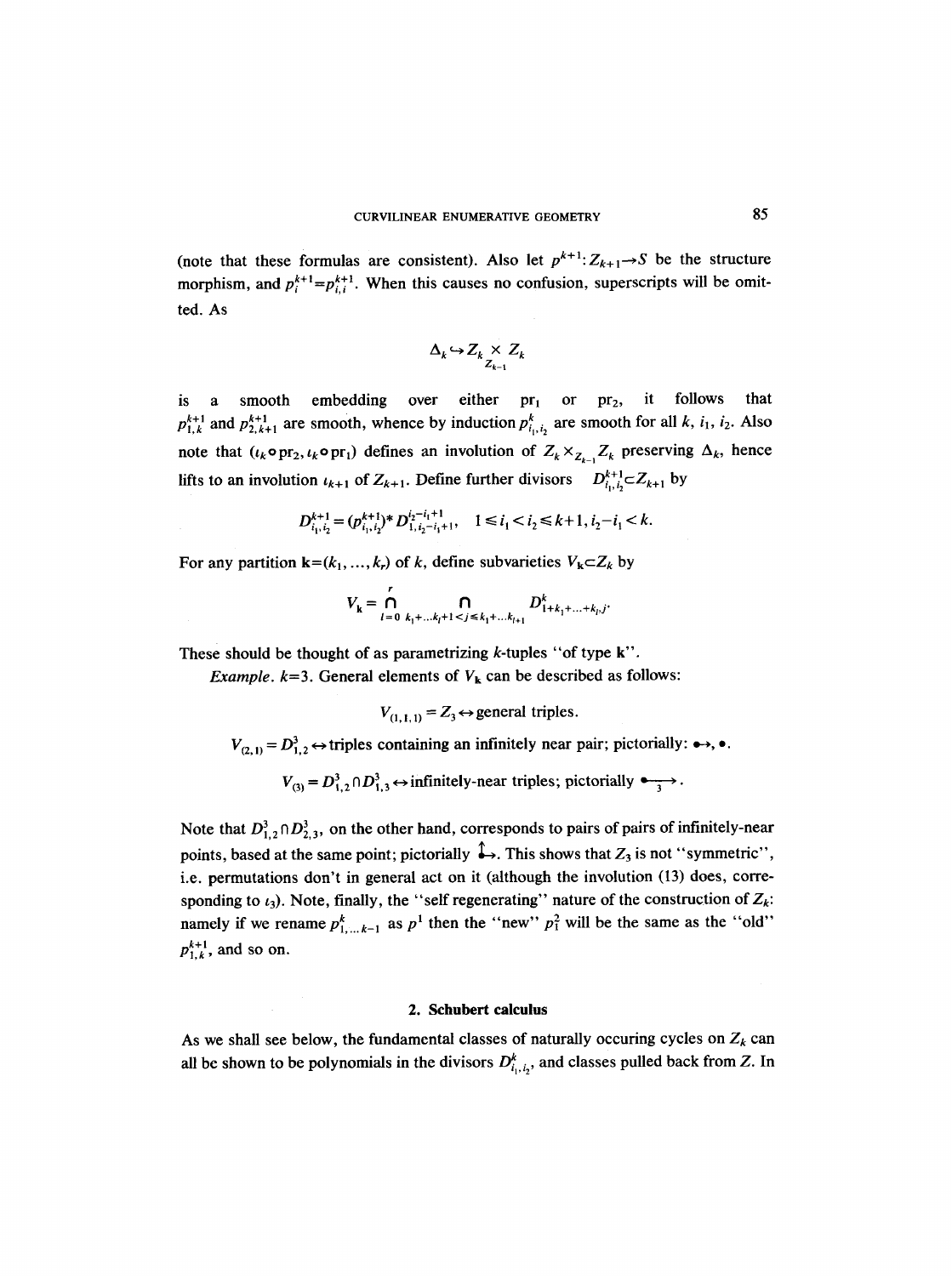order to compute those the essential step, since  $D_{i_1,i_2}^k$  are distinct divisors, is to compute powers  $(D_{i,j}^k)'$ . As our projection maps are flat, we are reduced by induction to computing  $(D_{1,k}^k)'$ . This can be done inductively as follows:

Let  $T_k$  denote the "vertical tangent bundle" of  $p_{2,k}^k: Z_k \rightarrow Z_{k-1}$ ; thus we have an exact sequence

$$
0 \to T_k \to T Z_k \stackrel{dp_{2,k}^k}{\to} (p_{2,k}^k)^* T Z_{k-1} \to 0.
$$
\n(2.1)

Note that the normal bundle to  $\Delta_k$  in  $Z_k \times_{Z_{k-1}} Z_k$  is  $N_{\Delta_k} = \text{pr}_1^* T_k|_{\Delta_k}$ . By definition, we have  $D_{1,k}^k = P(N_{\Delta_k})$ , hence

$$
\mathcal{O}_{D_{1,k}^k}(D_{1,k}^k) = \mathcal{O}_{\mathbf{P}(N_{\Delta_k})}(-1). \tag{2.2}
$$

In view of the isomorphism  $Z_k \rightarrow \Delta_k$ , standard results from intersection theory allow us to compute powers  $(D_{1,k}^{k})^r$  provided we know the Chern classes of  $T_k$ . To compute these, inductively, let  $Q_k$  be the tautological quotient bundle on  $D_{1,k}^k = P(N_{\Delta_k})$ , i.e. we have an exact sequence

$$
0 \to \mathcal{O}_{\mathbf{P}(N_{\Delta})}(-1) \to \pi_k^* N_{\Delta_k} \to \mathcal{Q}_k \to 0
$$
\n(2.3)

where  $\pi_k: \mathbf{P}(N_{\Delta_k}) \to \Delta_k$  is the projection. Then standard facts about blowing up yield the following sequence

$$
0 \to T_{k+1} \to (p_{1,k+1}^{k+1})^* T_k \to Q_k \to 0 \tag{2.4}
$$

from which we can compute what we want.

## **3.**  $Z_k$  and the Hilbert scheme

In order to make sense of using  $Z_k$  as a parameter space for k-tuples, we have to consider its relation to the canonical such parameter space, the Hilbert scheme. As it turns out, there is a close connection between a suitable open subset of  $Z_k$  and the "curvilinear" open subset of the Hilbert scheme. But this is, essentially, as far as it goes.

Let Hilb<sub>k</sub> $(Z/S)$  denote the Hilbert scheme of length-k subschemes of Z and let  $\varphi_k: Z_k \to \text{Hilb}_k(Z/S)$  be the natural rational map. Let  $\text{Hilb}_k^c(Z/S) \subset \text{Hilb}_k(Z/S)$  denote the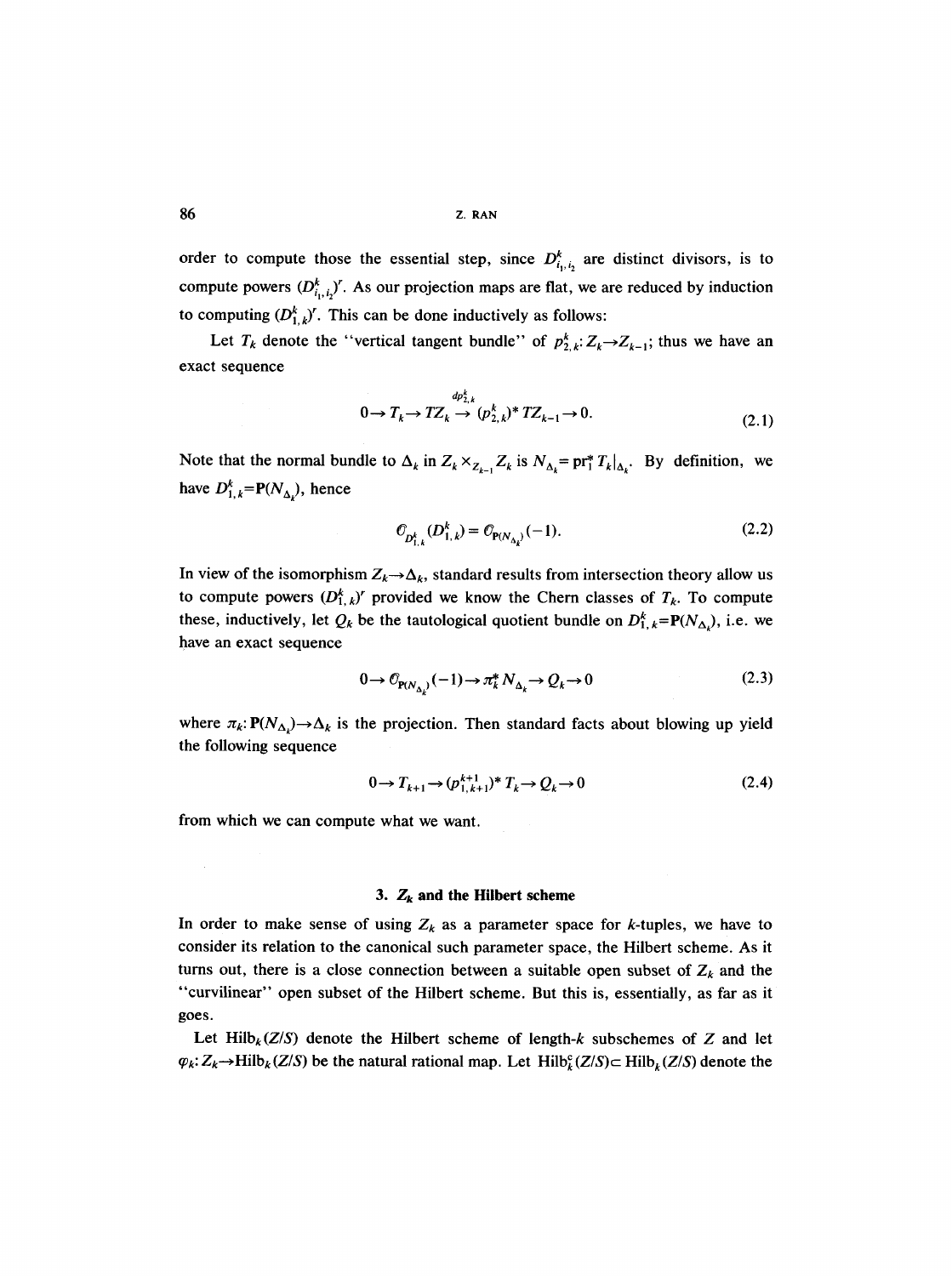open subset consisting of *curvilinear* schemes, i.e. those lying on smooth curves or equivalently those whose ideal is, locally at each point of their support, of the form  $(z'_1, z_2, ..., z_n)$  for a suitable system of parameters  $z_1, ..., z_n$ . Let Hilb<sup>c</sup><sub>k</sub> $(Z/S) \rightarrow Sym^k(Z/S)$ be the "cycle map", put

$$
Z^{[k]} = \text{Hilb}_{k}^{c}(Z/S) \underset{\text{sym}^{k}(Z/S)}{\times} (Z/S)^{k}, \quad (Z/S)^{k} = \text{cartesian product}
$$

and let  $\tilde{\varphi}_k: Z_k \rightarrow Z^{[k]}$  be the natural rational map.

On the other hand put  $Z_k^2 = \bigcup D_{i_1,i_2}^k \cap D_{i_2,i_3}^k$  and  $Z_k^0 = Z_k \setminus Z_k^2$ .  $i_1 < i_2 < i_3$ 

**PROPOSITION 3.1.**  $\tilde{\varphi}_k$  *induces an isomorphism*  $Z_k^0 \rightarrow Z^{[k]}$ .

*Proof.* In order to save notation we will write out the proof in case  $Z = A^2$ . By induction it clearly suffices to verify the proposition in a neighborhood of  $D_{1,2}^k \cap D_{1,3}^k \cap \ldots \cap D_{1,k}^k \cap Z_k^0$ . Let *x*, *y* be coordinates on A<sup>2</sup>=Z. Then on a typical open subset  $U \subset Z_2 = Z_2^0$ , local coordinates are given by  $x_1, y_1, x_2, u_2^2$ , with

$$
y_2 = y_1 + u_2^2 (x_2 - x_1),
$$

where  $x_i=x \circ p_i^2$ ,  $y_i=y \circ p_i^2$ . By induction, local coordinates in a neighborhood of  $(p_{1,2}^k)^{-1}(U) \cap D_{1,2}^k \cap ... \cap D_{1,k}^k \cap Z_k^0$  are given by

$$
y_1, x_1, x_2, ..., x_k, u_2^k, ..., u_k^k
$$

with

$$
u_i^k = u_i^{k-1} \circ p_{1,k-1}^k, \quad i = 1, ..., k-1
$$
  

$$
u_k^k \cdot (x_1 - x_k) = u_{k-1}^{k-1} \circ p_{1,k}^k - u_{k-1}^{k-1} \circ p_{2,k}^k.
$$

To get a local chart for  $Z^{[k]}$ , note that for any curvilinear length-k scheme  $\sigma$  on which projection to the x-axis induces an embedding, there exist uniquely determined polynomials  $f(x)$ ,  $g(x)$  of degree  $\le k-1$ , such that the ideal of  $\sigma$  is  $(x^k-f(x), y-g(x))$ . Here  $x^k-f(x)$  defines the projection of  $\sigma$  to the x-axis, so that if  $x^k-f(x)=\prod_{i=1}^k(x-x_i)$ then the cycle corresponding to  $\sigma$  is just the formal sum  $\Sigma_{i=1}^k (x_i, g(x_i))$ . Thus ordering this cycle amounts to ordering the x's, i.e. replacing f by the ordered set  $(x_1, ..., x_k)$ .

 $(1)$  As the referee points out, this case was already known (see e.g.  $[4]$ ), and in fact lies at the heart of the modern approach to curvilinear enumerative geometry.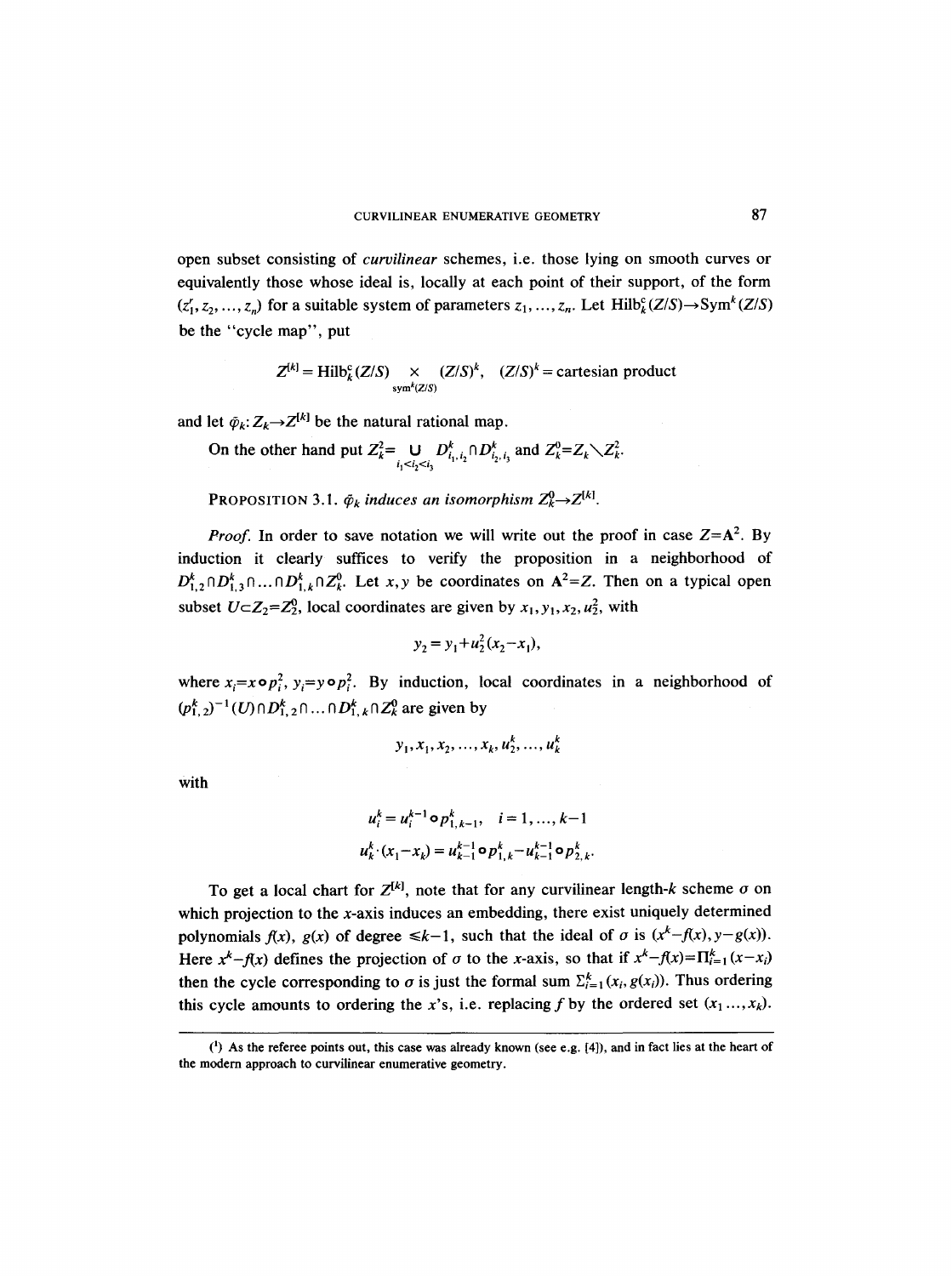Thus we see that  $(x_1, ..., x_k, g(x))$  give a local chart on  $Z^{[k]}$ .

In terms of this latter chart and the former one for  $Z_k^0$ , the map  $\tilde{\varphi}_k$  is given by

$$
x_i \mapsto x_i, \quad i = 1, ..., k,
$$
  
 
$$
g(x) \mapsto y_1 + u_2^k(x - x_1) + u_3^k(x - x_1)(x - x_2) + ... + u_k^k(x - x_1) ... (x - x_{k-1}).
$$

This is obviously an isomorphism.

What happens to  $\tilde{\varphi}_k$  or  $\varphi_k$  over the rest of  $Z_k$ ? For  $k \leq 3$  we're still OK because of

**PROPOSITION 3.2. For**  $k \leq 3$ **,**  $\varphi_k$  **gives a morphism**  $Z_k \rightarrow \text{Hilb}_k(Z/S)$ **.** 

*Proof.* For  $k \le 2$  this is easy and well-known. For  $k=3$ , the only problem is near  $D_{1,3}^3 \cap D_{1,2}^3$ . We will content ourselves to give a recipe for  $\varphi_3(z)$  for  $z \in D_{1,3}^3 \cap D_{1,2}^3$ , leaving to the reader the straightforward task of verifying that this makes  $\varphi_3$  a morphism. Put  $z' = p_{1,2}^3(z) = p_{1,3}^3(z)$ . The main point is that the map

$$
\varphi_2 \times p_1^2: Z_2 \to \text{Hilb}_2(Z/S) \times Z = \text{Hilb}_2(Z/S) \times \text{Hilb}_1(Z/S)
$$

is an isomorphism onto the locus of pairs of ideals  $(I_2, I_1)$  of colengths 2, 1, respectively with  $I_2 \subset I_1$ . In view of the isomorphism, for any ideal J,

$$
T_J(\text{Hilb}) = \text{Hom}(J, O/J)
$$

of Zariski tangent space, the tangent space to the latter locus consists of commutative diagrams

$$
r \uparrow \qquad \qquad \uparrow \qquad \qquad \uparrow \qquad \qquad \uparrow \qquad \qquad \uparrow \qquad \qquad \uparrow \qquad \qquad \downarrow \qquad \qquad \downarrow \qquad \qquad \downarrow \qquad \qquad \downarrow \qquad \qquad \downarrow \qquad \qquad \downarrow \qquad \qquad \downarrow \qquad \qquad \downarrow \qquad \qquad \downarrow \qquad \qquad \downarrow \qquad \qquad \downarrow \qquad \qquad \downarrow \qquad \qquad \downarrow \qquad \qquad \downarrow \qquad \qquad \downarrow \qquad \qquad \downarrow \qquad \qquad \downarrow \qquad \qquad \downarrow \qquad \qquad \downarrow \qquad \qquad \downarrow \qquad \qquad \downarrow \qquad \qquad \downarrow \qquad \qquad \downarrow \qquad \qquad \downarrow \qquad \qquad \downarrow \qquad \qquad \downarrow \qquad \qquad \downarrow \qquad \qquad \downarrow \qquad \qquad \downarrow \qquad \qquad \downarrow \qquad \qquad \downarrow \qquad \qquad \downarrow \qquad \qquad \downarrow \qquad \qquad \downarrow \qquad \qquad \downarrow \qquad \qquad \downarrow \qquad \qquad \downarrow \qquad \qquad \downarrow \qquad \qquad \downarrow \qquad \qquad \downarrow \qquad \qquad \downarrow \qquad \qquad \downarrow \qquad \qquad \downarrow \qquad \qquad \downarrow \qquad \qquad \downarrow \qquad \qquad \downarrow \qquad \qquad \downarrow \qquad \qquad \downarrow \qquad \qquad \downarrow \qquad \qquad \downarrow \qquad \qquad \downarrow \qquad \qquad \downarrow \qquad \qquad \downarrow \qquad \qquad \downarrow \qquad \qquad \downarrow \qquad \qquad \downarrow \qquad \qquad \downarrow \qquad \qquad \downarrow \qquad \qquad \downarrow \qquad \qquad \downarrow \qquad \qquad \downarrow \qquad \qquad \downarrow \qquad \qquad \downarrow \qquad \qquad \downarrow \qquad \qquad \downarrow \qquad \qquad \downarrow \qquad \qquad \downarrow \qquad \qquad \downarrow \qquad \qquad \downarrow \qquad \qquad \downarrow \qquad \qquad \downarrow \qquad \qquad \downarrow \qquad \qquad \downarrow \qquad \qquad \downarrow \qquad \qquad \downarrow \qquad \qquad \downarrow \qquad \qquad \downarrow \qquad \qquad \downarrow \qquad \qquad \down
$$

where *r, s* are the natural maps. As

$$
D_{1,3}^3 = \mathbf{P}(N_{\Delta_2}), \quad \Delta_2 \hookrightarrow Z_2 \underset{Z_1}{\times} Z_2,
$$

we see that z yields a (not quite commutative) diagram

$$
r \uparrow \qquad \alpha_1 \qquad \longrightarrow \qquad \mathcal{O}/I_1
$$
\n
$$
r \uparrow \qquad \alpha_1 \qquad \qquad \uparrow s
$$
\n
$$
I_2 \longrightarrow \qquad \qquad \mathcal{O}/I_2
$$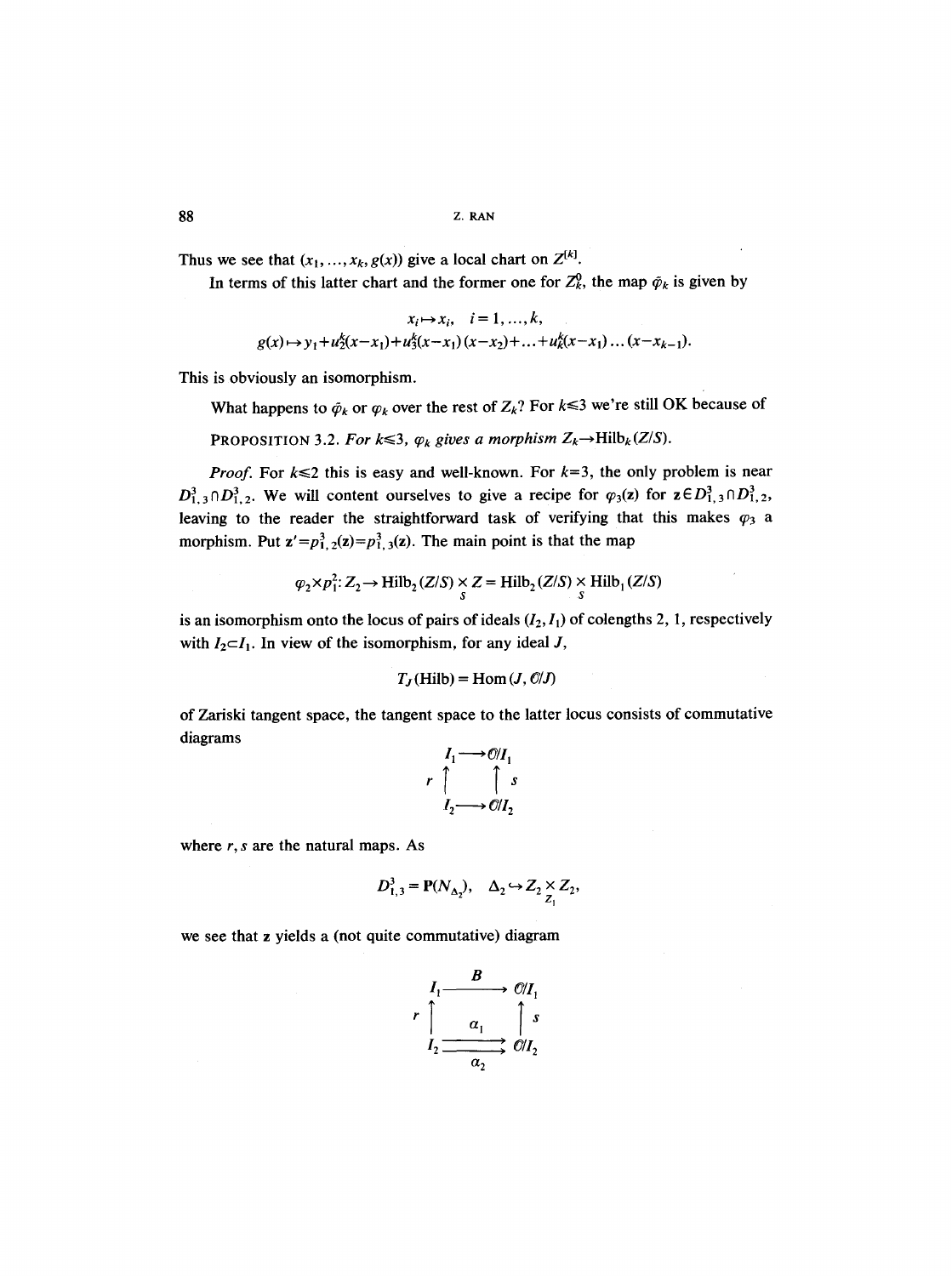with  $s \circ a_1 = s \circ a_2 = \beta \circ r$  and  $a_1 \neq a_2$ ; here  $a_1$  and  $a_2$  are not well-defined, as they depend on the lifting of an element of the normal bundle to the tangent bundle. However, the difference  $\alpha_1 - \alpha_2$  is well-defined up to scalars and yields a *nonzero* map

$$
I_2 \rightarrow I_1/I_2.
$$

Then define  $\varphi_3(z)$  to be the kernel of this map, an ideal of colength 3.

*Warning.* Contrary to an assertion of Kleiman ([8] p. 390), it is by no means the case that  $\varphi_k$  extends to a morphism to Hilb if  $k \geq 4$  and dim  $\mathbb{Z} \geq 2$ : e.g. if dim  $\mathbb{Z}=2$  any element of  $D_{1,2}^4 \cap D_{2,3}^4 \cap D_{3,4}^4$  corresponds to infinitely many length-4 schemes containing the total first-order neighborhood of some point.

# **4. The fundamental-class formula**

As noted above, a pivotal role in our approach to enumerative geometry is played by a formula for the fundamental class of  $X_k$  on  $Z_k$ , where  $X \subset Z$  is a subvariety. This formula will be given in this section, as an application of the "residual-intersection formulas" of Fulton and Laksov and Fulton and MacPherson [4], [5].

Fix a smooth embedding

$$
j: X \rightarrow Z
$$

over S. It induces smooth embeddings

$$
j_k\colon X_k\to Z_k
$$

Let  $p_i^k$ ,  $D_{i_1,i_2}^k$  etc. denote objects attached to Z, and  $\mathcal{I}_{X_k}$  etc. denote ideal sheaves. Also put

$$
D^{j,k}=\sum_{i
$$

In order to be able to apply the residual-intersection formula, what we need is the following

LEMMA 4.1. 
$$
(p_k^k)^*(\mathcal{I}_X) \equiv \mathcal{I}_{X_k} \cdot \mathcal{I}_{p^{k,k}}
$$
 mod  $(p_{1,k-1}^k)^*(\mathcal{I}_{X_{k-1}})$ .

The proof will be postponed to the end of this section. Assuming this, the formula of Fulton and Laksov applies and computes the fundamental class  $[X_k] \in A^{\cdot}(Z_k)$ . There is one case in which the result becomes particularly simple and explicit, and in fact this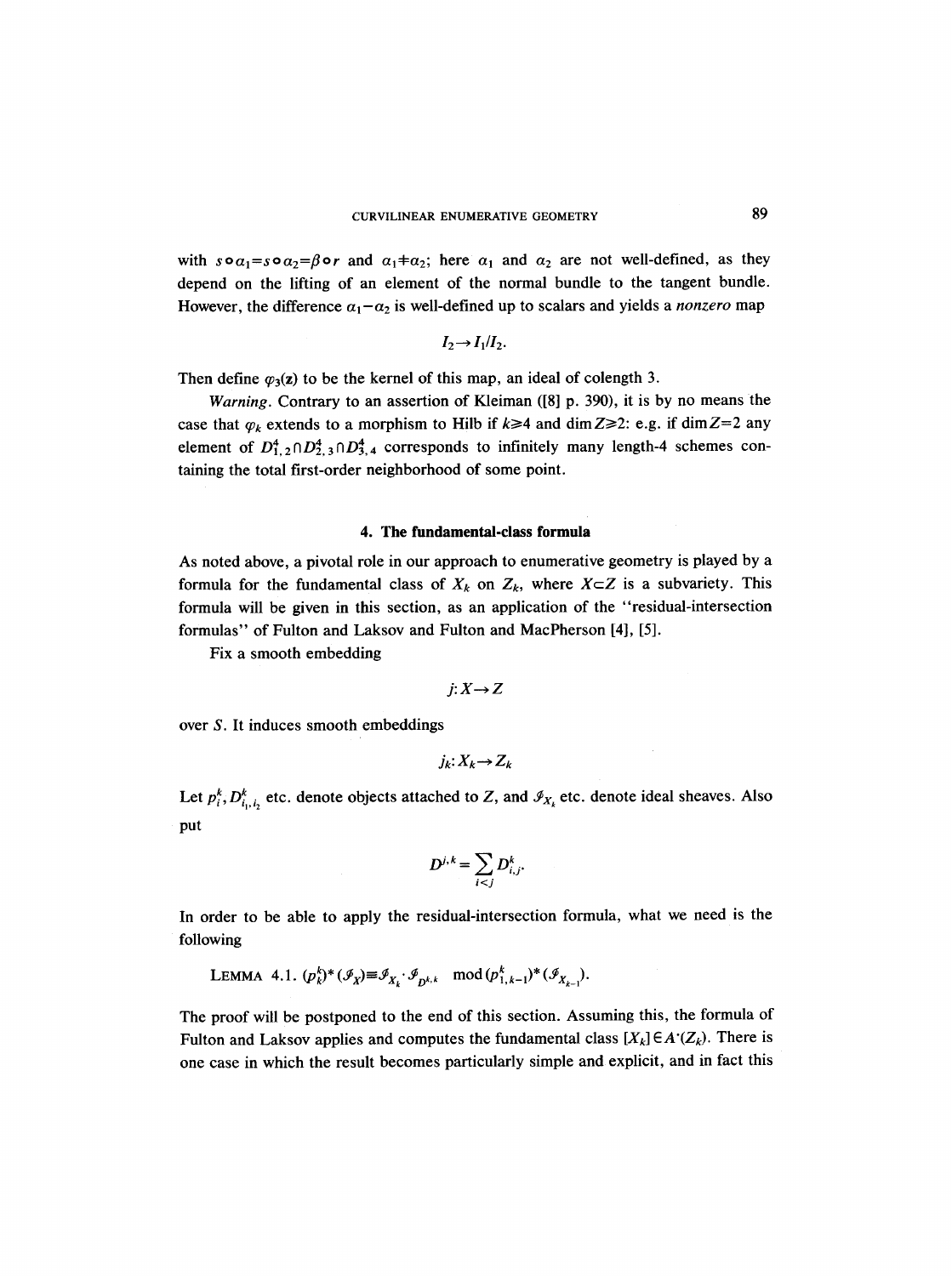case already suffices for many applications, and in particular for the united-set formula of §6, so we will give this case first. Let N denote the normal bundle of X in 2 and

$$
c = A'(X)
$$

its total Chern class. Then the special case we are considering is where

$$
c=j^*\tilde{c}, \quad \tilde{c}\in A^*(Z).
$$

THEOREM 4.2. With the above hypotheses, the class of  $X_k$  is given by

$$
[X_k] = \prod_{j=1}^k \left( p_j^*([X]) - [D^{j,k}] \left\{ \frac{\tilde{c}}{1 + [D^{j,k}]} \right\}_{n-m-1} \right),
$$

where  $n = \dim Z$ ,  $m = \dim X$  and  $\{-\}_a$  denotes the homogeneous component of de*gree a.* 

In the general case one is forced to give a stronger, though less explicit, result, namely a formula for the Gysin map. Let

$$
r_k: X_k \hookrightarrow (p_{1,k-1}^k)^{-1}(X_{k-1})
$$

be the inclusion. In view of I2emma **4.1,** the Fulton-MacPherson formula yields:

THEOREM 4.3. *With the above notations, the Gysin map is given by* 

$$
(r_k)_*(p_k)^*(\beta)) = (p_k)^*(j_*(\beta)) - \sum_{i=1}^{k-1} p_i^*(\beta) \left[D_{i,k}^k\right] \left\{\frac{p_i^*(c)}{1 + [D^{k,k}]} \right\}_{n-m-1}
$$

*for*  $\beta \in A'(X)$ .

Note that  $r_k$  is  $A'(Z_k)+(p_{1,k-1}^k)(X_{k-1})$ -linear, so by applying (4.3) repeatedly we can compute the Gysin map  $j_{k*}$ , restricted to the subring of  $A(X_k)$  generated by the  $p_i^*(A(X))$ , and the  $D_{i_1, i_2}^k$ . In particular, we can compute  $[X_k]$ , but finer classes as well: for example if  $B \subset X_{k-1}$  is a subvariety we can compute  $[X_k \cap p_{1,k-1}^{-1}(B)]$ , i.e. the class of the "part of  $X_k$  lying over B".

Another consequence of Lemma 4.1 is an exact sequence for the normal bundle of  $X_k$  in  $Z_k$ , namely

$$
0 \to (p_k)^*(N) \otimes \mathcal{O}(-D^{k,k}) \to N_{X_k} \xrightarrow{dp_{1,k-1}} (p_{1,k-1})^* N_{X_{k-1}} \to 0. \tag{4.4}
$$

An analogous formula, in the context of the curvilinear Hilbert scheme, was also given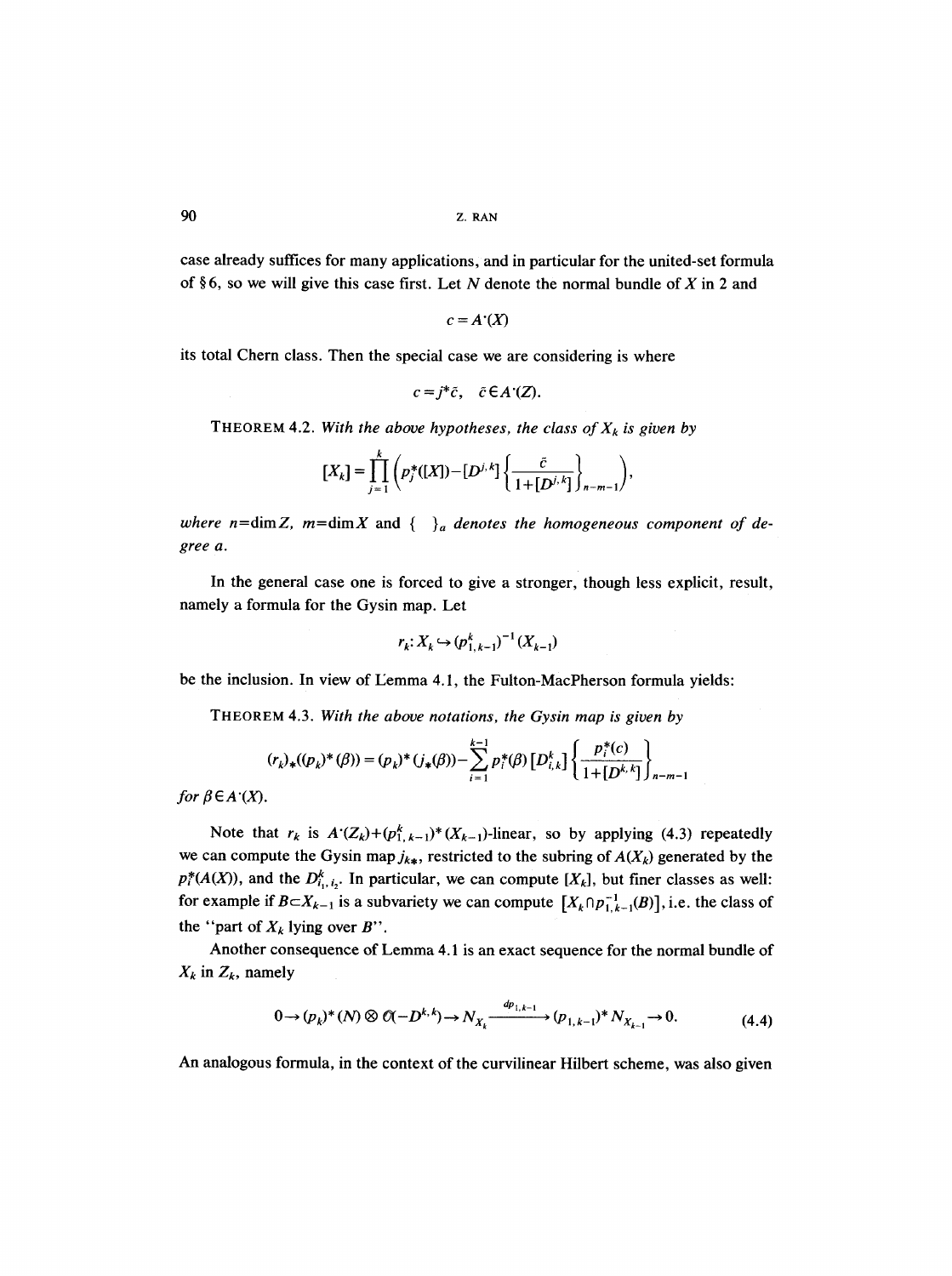by Le Barz [16] who had, in the same context, essentially computed several special cases of Theorem 4.2 for X a curve or a surface in  $Z = P<sup>N</sup>$ , [14], [15].

*Proof of Lemma* 4.1. By induction, it clearly suffices to prove

$$
(\rho_{2,k}^k)^*(\mathcal{I}_{X_{k-1}}) \equiv \mathcal{I}_{X_k} \cdot \mathcal{I}_{D_{1,k}^k} \mod (p_{1,k-1}^k)^*(\mathcal{I}_{X_{k-1}}).
$$

But in view of the self-regenerating nature of  $Z_k$  noted at the end of §1, it suffices to prove (4.5) for  $k=2$ , in which case it is nearly obvious, but we will write the details anyway.<sup>(1</sup>) Take "local coordinates"  $x^1, ..., x^m, y^1, ..., y^{n-m}$  on Z relative to S, so that  $y^1, ..., y^{n-m}$  define X, and let  $x^i_j, y^i_j, j=1,2$ , be the corresponding functions on  $Z_2$ . Then local coordinates on a typical open set in  $Z_2$  are given by

$$
x_1^1, \ldots, x_1^m, \ldots, y_1^1, \ldots, y_1^{n-m}, x_2^1, u_2, \ldots, u_m, v_1, \ldots, v_{n-m}
$$

with

$$
x_2^i = x_1^i + u_i(x_2^1 - x_1^1), \quad y_2^i = y_1^i + v_i(x_2^1 - x_1^1).
$$

Then  $(p_1^2)^{-1}(X)$  (resp.  $(p_2^2)^{-1}(X)$ ) is defined locally by  $y_1^i=0$  (resp.  $y_2^i=0$ ) for  $i=1, ..., n-m$ ,  $X_2$  is defined by  $y_1^i=v_i=0, i=1, ..., n-m$ , and  $D_{1,2}^2$  is defined by  $x_2^1=x_1^1$ . This makes Lemma 4.1 obvious.

### **5. Secant bundles**

If A is any space parametrizing k-tuples on a variety Z, and E is a vector bundle on Z, Schwarzenberger [22] has introduced the notion of secant bundle associated to A and E, which is nothing but  $(pr_1)_*(pr_2^*(E)|_B)$  where  $B \subset A \times Z$  is the natural subscheme. Applying this construction to  $Z_k$ , we get a vector bundle defined (at least) over the open subset  $Z_k^0$ , but not over all of  $Z_k$ . In this section we will show, however, that the secant bundle over  $Z_k^0$  extends to a vector bundle  $E_k$  over  $Z_k$  and we will give an inductive recipe for computing the Chern classes of  $E<sub>k</sub>$ , somewhat analogous to a formula of MacDonald [171 in the case of curves. This result will then be applied to describe multisecant lines of projective varieties, and multisecant spaces of curves. The latter case will then be applied, in the usual manner, to special divisors.

The bundles  $E_k$  are constructed as follows:  $E_1 = E$ ;  $E_2$  is defined by

$$
0 \to E_2 \xrightarrow{(\lambda_2^1, \lambda_2^2)} (\rho_1^2)^* (E_1) \oplus (\rho_2^2)^* (E_1) \xrightarrow{\varrho_2} (\rho_1^2)^* (E_1) \Big|_{D_{1,2}^2} \to 0
$$

where  $\rho_2(a, b)$ =res (a)-res (b).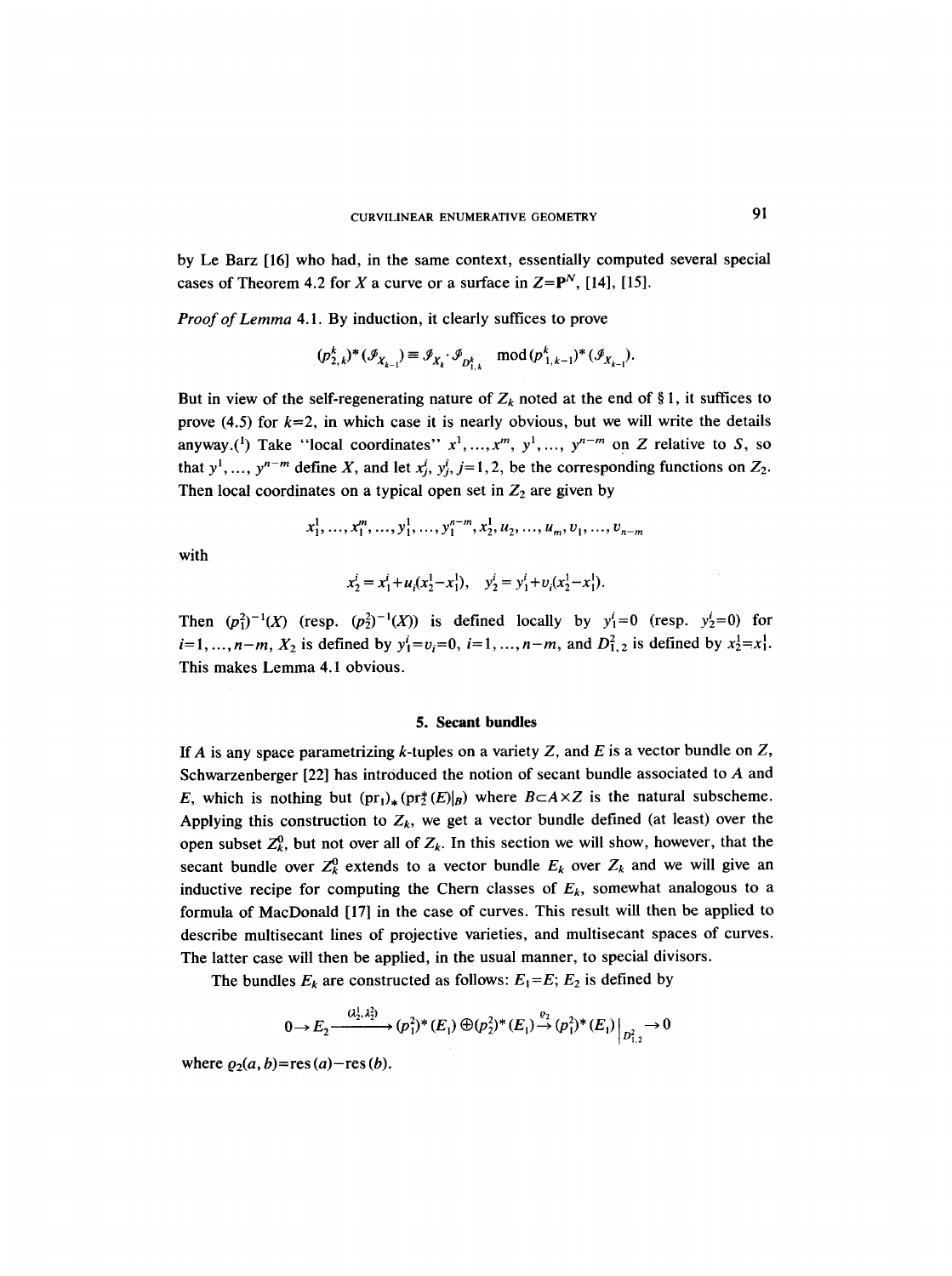We note that  $E_2$  is in fact a bundle: quite generally, if Z is a variety,  $D \subset Z$  a Cartier divisor, E (resp. F) a vector bundle on Z (resp. D), and  $\alpha$ :  $E \rightarrow F$ , a surjection, then ker  $\alpha$ is locally free, as follows by an easy argument from Nakayama's lemma.

By induction, suppose  $E_j$  is defined for all  $j \le k$ , as are maps

$$
\lambda_j^1: E_j \to (p_{1,j-1}^j)^*(E_{j-1}), \quad \lambda_j^2: E_j \to (p_{2,j}^j)^*(E_{j-1}).
$$

Define a vector bundle  $K_{k+1}$  by

$$
0 \to K_{k+1} \xrightarrow{(x_{k+1}^1, x_{k+1}^2)} (p_{1,k}^{k+1})^*(E_k) \oplus (p_{2,k}^{k+1})^*(E_k) \xrightarrow{\tau_{k+1}} (p_{2,k}^{k+1})^*(E_{k-1}) \to 0
$$

where

$$
\tau_{k+1} = ((p_{1,k}^{k+1})^* (\lambda_k^2) - (p_{2,k+1}^{k+1})^* (\lambda_k^1)),
$$

and  $E_{k+1}$  by

$$
0 \to E_{k+1} \xrightarrow{( \lambda_{k+1}^1, \lambda_{k+1}^2) } K_{k+1} \xrightarrow{\theta_{k+1}} (p_{1,k}^{k+1})^* E_k \Big|_{D_{1,k+1}^{k+1}} \to 0
$$

where

$$
\theta_{k+1} = \operatorname{res} \circ \varkappa_{k+1}^1 - \operatorname{res} \circ \varkappa_{k+1}^2.
$$

Note the exact sequence

$$
0 \to (p_{k+1}^{k+1})^*(E) (-D^{k+1,k+1}) \to E_{k+1} \to (p_{1,k}^{k+1})^*(E_k) \to 0
$$
\n
$$
(5.1)
$$

from which one can conveniently compute by induction the Chern classes of  $E_k$ . In the case of curves, analogous formulas for the Chern classes were already given by MacDonald [17] and Mattuck [18].

PROPOSITION 5.2. (i) Any section s of E induces a section  $s_k$  of  $E_k$  and if the zero*set*  $X=(s)_0$  *is smooth then*  $X_k=(s_k)_0$ .

(ii) The restriction of  $E_k$  to  $Z_k^0$  coincides with Schwarzenberger's bundle.

(iii) If N is the normal bundle of X in Z then  $N_k$  is the normal bundle of  $X_k$  in  $Z_k$ .

*Proof.* Cf. Lemma 4.1, (4.4) and Proposition 3.1.

In the context of the curvilinear Hilbert scheme the analogue of (iii) was pointed out by G. Larry.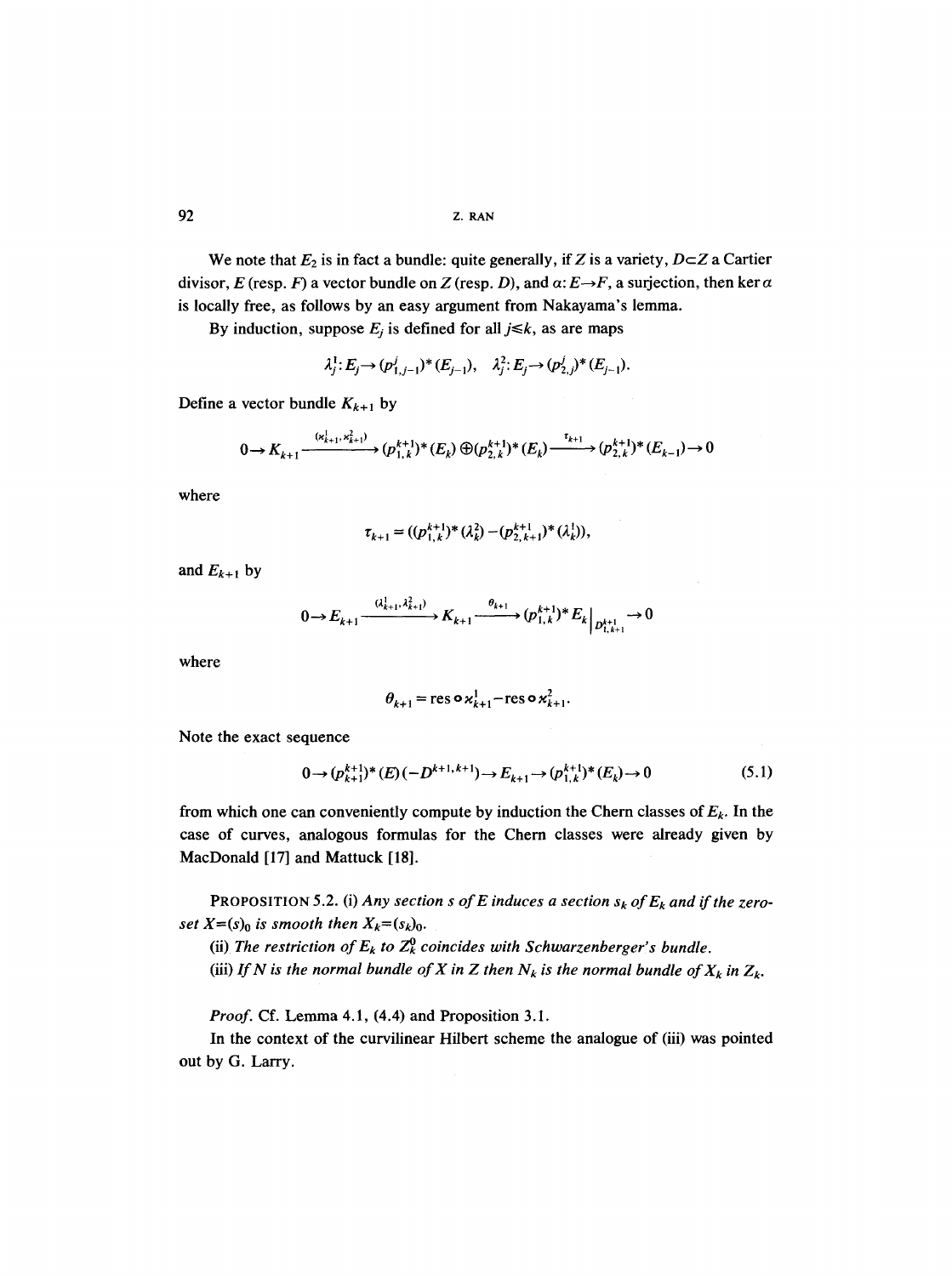We apply this set-up to the following situation: let Z, E be as above with  $rkE=1$ , let F be a vector bundle on the base scheme S, and  $\lambda: p^*F \rightarrow E$  a surjection; note that this induces a map

$$
f: Z \to \mathbf{P}(F^*)
$$
 with  $E = f^* \mathcal{O}_{\mathbf{P}(E)}(1)$ .

Let  $G = G(l, F)$  denote a Grassmann bundle of F and T the tautological subbundle on G. Put

$$
X = \{(z, L) \in Z \times G : \lambda(L)(z) = 0\} = 0 \text{ -locus of the natural section of } T^* \otimes E \text{ on } Z \times G.
$$

(We omit symbols such as  $pr_{\ell}^*$  when this causes no confusion.) Note the natural embedding

$$
Z_k \underset{S}{\times} G \hookrightarrow (Z \underset{S}{\times} G)_k
$$

and the natural isomorphism, for any sheaf  $A$  on  $Z$ ,  $B$  on  $G$ ,

$$
(A\times B)_k|_{Z_k\times G}\simeq A_k\otimes B.
$$

*Put* 

$$
J_{k,l} = X_k \cap Z_k \times G.
$$

Applying (5.1) and Proposition 5.2, we get

PROPOSITION 5.3. *If*  $J_{k,l}$  *has codimension kl in*  $Z_k \times G$ *, then* 

$$
[J_{k,l}]=c_{kl}(T^*\otimes E_k)=\prod_{j=1}^kc_l(T^*\otimes E^i\otimes \mathcal{O}(-D^{j,k}))
$$

*where*  $E^{i}=(p_{i}^{k})^{*}(E)$ *.* 

*Applications.* (i) *Multisecant lines.* Suppose  $l = rkE-2$  and f is an immersion (more generally, we could suppose  $\bar{S}_2(f)=\emptyset$ . Note that in this case  $J_{k,l} \subseteq \mathbb{Z}_k^0 \times G$ , and hence  $J_{k,l}$  can be identified with the set of pairs  $(z, M)$  where z is an ordered length-k subscheme of Z and M is a projective line containing  $f(z)$ ; similarly  $J_{k, l} \cap V_{k}$ , for any partition k, parametrizes such pairs where z is of type k. Thus Proposition 5.3 describes completely (up to explicit computation) the enumeration geometry of multisecant and multitangent lines, or more precisely aligned k-tuples, for projective varieties. Note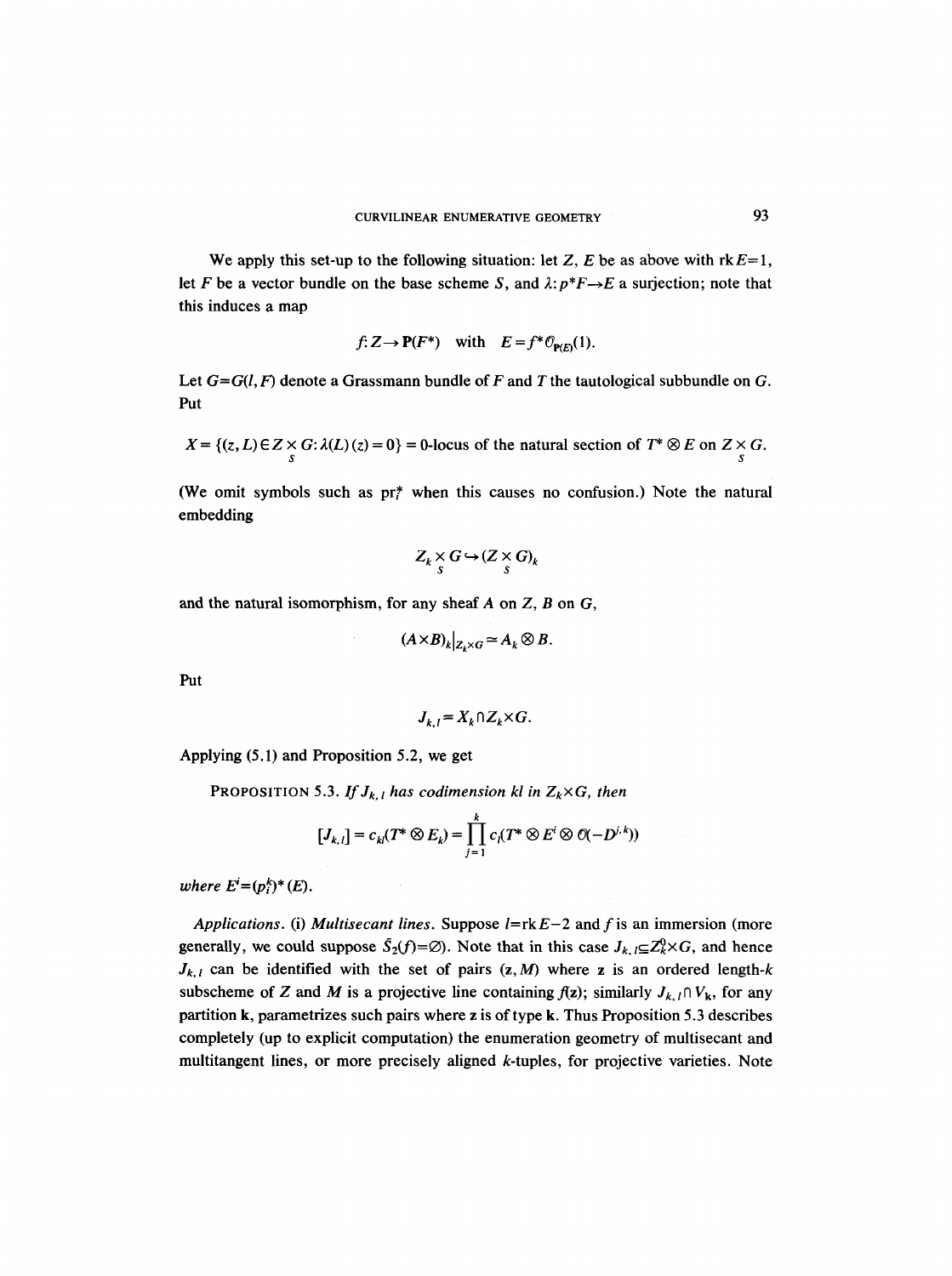that by pushing forward to G (resp. to  $Z_k$ ) we obtain formulas for the loci of the lines themselves (resp. for their contact loci).

(ii) *The case of curves.* Now assume dim<sub>s</sub>  $Z=1$ , *l* arbitrary. Thus  $Z_k=Z_k^0=$  the Cartesian product. Then Proposition 5.3 yields formulas for the multisecant spaces of a family of curves. In particular, when  $F=p_*E$ ,  $J_{k,l}$  parametrizes, essentially, effective divisors z on Z with  $h^0(E(-z)) \ge l$ , considering z as a divisor on Z. In particular, we can take E to be the canonical divisor  $K_{Z/S}$ , in which case  $h^0(K(-z)) = h^0(\mathcal{O}(z)) - 1 - k + g$ , by Riemann-Roch, so the image  $J_{k,l}$  of  $J_{k,l}$  in  $Z_k$  parametrizes precisely those effective divisors which move in a linear series  $g'_{k}$ , where  $r=l+k-g$ , and we can compute the fundamental class  $[\tilde{J}_{k, l}]$  as

$$
[J_{k,l}] = (p'_1)_* c_{kl} (T^* \otimes K_k),
$$

this being valid whenever  $J_{k,l}$  has its expected dimension or, equivalently, whenever  $\dim \bar{J}_{k,l} = \dim S + \rho + r$  and a general divisor  $z \in \bar{J}_{k,l}$  has  $h^0(\mathcal{O}(z)) = r+1$ ; here  $\varrho$  is the "Brill-Noether number"  $\rho = g - (r + 1)(k - d + r)$ .

Consider in particular the case where  $\rho \le 0$ . Put

$$
S'_{k} = p^{k}(\tilde{J}'_{k}) = \{ s \in S : Z_{s} \text{ has a } g'_{k} \}.
$$

To compute the (expected) class of  $S_k^r$ , note that each  $g_k^r$  contributes an *r*-dimensional subvariety to the fibre of  $p^k$ ; to cut this down, we can require that the first r points belong to specified canonical divisors. Thus:

PROPOSITION 5.4. *Under the above hypotheses, we have* 

$$
[S'_{k}] = \frac{1}{(2g-2)^{r}} p_{*}^{k} ([J'_{k}] [K''] \dots [K']) \in A^{-e}(S).
$$

Now as in Mumford [19], put  $\varkappa_i = p_*[K]^{i+1}$ ,  $\lambda_i = c_i(F)$ . Mumford shows that the  $\lambda_i$ and  $x_i$  are polynomials in  $x_1, ..., x_{g-2}$ . Now it is clear from Proposition 5.3 and Proposition 5.4 that  $[S'_k]$  must be a polynomial in the  $\lambda_i$  and  $\varkappa_i$ , hence

COROLLARY 5.5. If  $J_{k,l}$  has its expected codimension then  $[S_k^r]$  *is a polynomial in*  $x_1, ..., x_{g-2}.$ 

(Actually this result already follows from the relative version of MacDonald's formula.) Replacing  $J_{k, l}$  by  $J_{k, l} \cap V_{k}$  for a partition k, for analogous results hold for the analogous subvarieties  $S_k'$  of curves carrying a  $g_k'$  with ramifications of type **k**.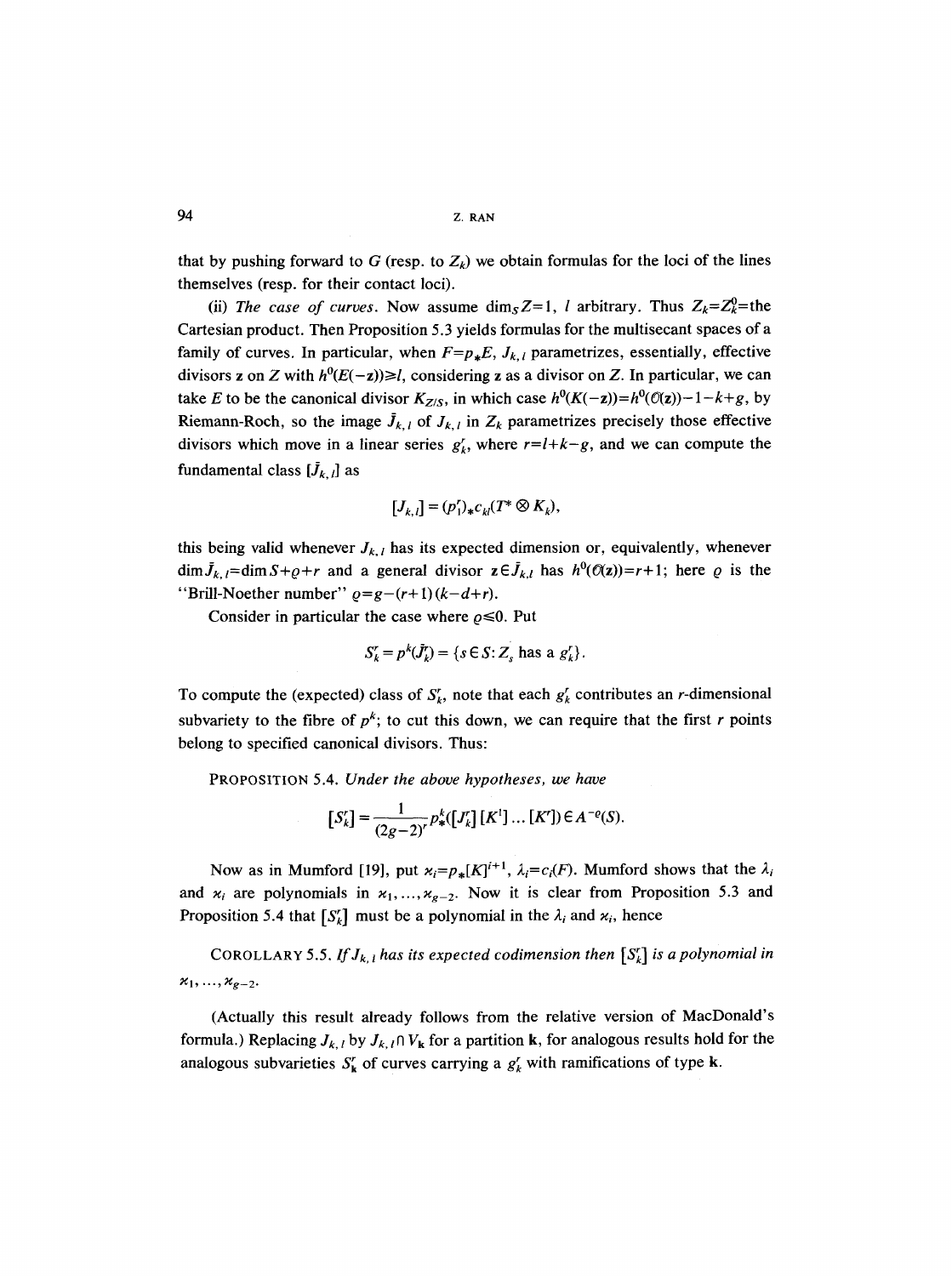By general results of Mumford [19] and GiUet [7] the above results carry over to the moduli space itself, even though this has no universal family and is singular. Thus denote by  $\mathfrak{M}_g$  the moduli space of curves of genus g, and define natural subvarieties, for every partition  $k$  of  $k$ 

$$
\mathfrak{M}_{g,\,k}^r = \{ [C] \in \mathfrak{M}_g : C \text{ has a } g'_k \text{ containing a divisor } D = \sum k_i p_i, p_i \in C \}.
$$

Mumford shows that the classes  $\lambda_i$  and  $\varkappa_i$  above, and their relations, come from analogous classes and relations in  $A'(W_g)$ , Fulton's Chow ring [3]. Gillet shows that "universal" formulas as in Proposition 5.4 and Corollary 5.5 yield analogous formulas in  $A'(W_{\varphi})$ . Thus we have:

THEOREM 5.6. *Under similar dimension hypothesis, the class of*  $\mathfrak{M}_{g,k}^r$  *in A* $(\mathfrak{M}_g)$  *is a polynomial in*  $x_1, \ldots, x_{g-2}$ .

By a result of Harer [7], it is known that  $x_1$  generates  $A^1(\mathfrak{M}_e)$ . But in higher codimensions, it is unknown whether the  $x_i$  generate  $A^{\cdot}(\mathfrak{M}_g)$ .

*Examples* 5.7. Many examples of such formulas were known before, see e.g. Mumford [19]. Without giving details, we will write down a few more.

(a) The hyperelliptics: the recipe above gives the following formula, already given by Mumford:

$$
[\mathfrak{M}_{g,2}^1] = \frac{1}{2g-2} \sum_{i} (-1)^i \lambda_i \left( \sum_{j} \kappa_j \kappa_{g-2-i-j} - 2^{g-i} - g + i - 1 \right) \kappa_{g-2-i} \right)
$$

where  $\varkappa_0 = 2g - 2$ ,  $\varkappa_i = 0$  for  $i < 0$ .

Instead of cutting down by requiring the first point to be in a fixed canonical divisor, we can instead require the divisor to be non-reduced, i.e., to contain one of the branch points of the  $g_2^1$  of which there are  $2g+2$ . This yields

$$
[\mathfrak{M}_{g,2}^1] = \frac{1}{2g+2} \sum_i \left(-1\right)^i (2^{g-i} - 1) \lambda_i \kappa_{g-2-i}
$$

(b) The trigonals: as above, we get

$$
\begin{aligned} \n\left[\mathfrak{M}_{g,3}^{1}\right] &= \frac{1}{4g-4} \sum_{i} \left(-1\right)^{i} \lambda_{i} \left(\sum_{i,j} \kappa_{j} \kappa_{k} \kappa_{g-4-i-j-k} - \sum_{j} \left(2^{j+4} - 3j - 10\right) \kappa_{j} \kappa_{g-4-i-j}\right) \\ \n&+ \left(\frac{1}{2} \left(3^{g-1} + 1\right) - 2^{g+2-i} + \left(g-i-1\right)\left(g-i+2\right) + \left(g-i+5\right) \kappa_{g-4-i}\right) \n\end{aligned}
$$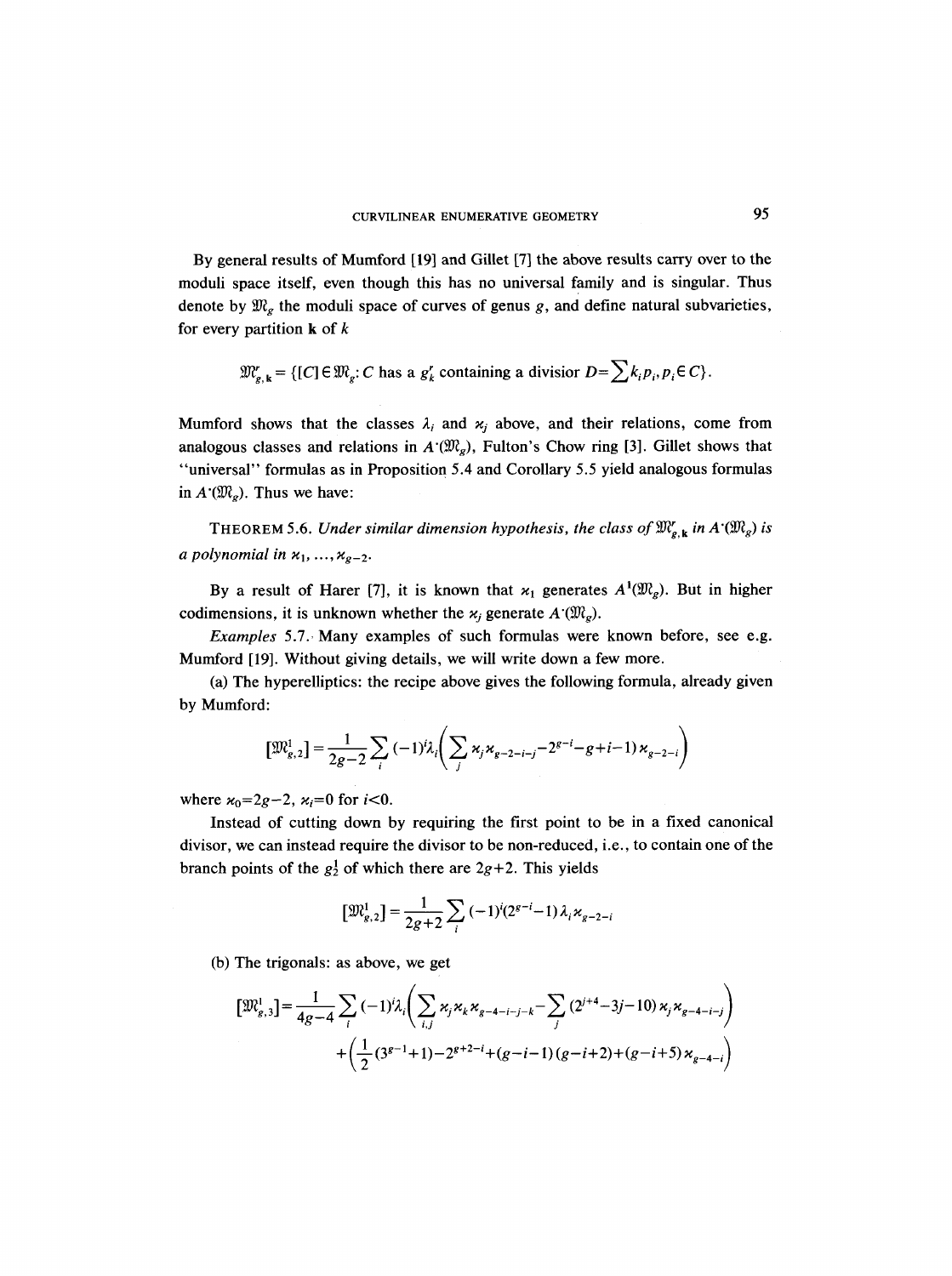$$
=\frac{1}{2g+4}\sum_{i}(-1)^{i}\lambda_{i}\left(\sum_{i}(2^{i+2}-1)\kappa_{i}\kappa_{g-4-i-j}-\left(\frac{1}{2}(3^{g-i}+1)-2^{i+1-i}+g-i+1\right)\kappa_{g-4-i}\right).
$$

Finally, we will mention a slightly different type of application, pertaining to the case  $\rho$ =0 and due originally to Beauville [1] and which also follows from one of Harer's results [7]. First we recall that, according to the fundamental result of Griffiths and Harris, when  $\rho=0$  a generic cirve of genus g possesses only *finitely many*  $g_k^r$ 's.

**PROPOSITION (Beauville).** If  $\varrho=0$  then the sum of all divisor classes of  $g_k^r$ 's on an *generic curve of genus g is a multiple of the canonical class.* 

*Proof.* Take a family of curves *Z/S* parametrized by a suitable open subset of  $\mathfrak{M}_{g}$ . Instead of pushing  $J_k^r$  to S as above, push it only down to  $Z_1=Z$ , then restrict on a generic fibre  $Z_s$ . By Proposition 5.4 the class in question must be a multiple of the canonical divisor class  $K$ . On the other hand, the locus in question will consist in a certain number, say a, of divisors from each  $g'_{k}$ . Hence if D is the sum of all classes of  $g'_{k}$ 's, then *aD* is a multiple of K. Since the Picard group of the generic curve over  $\mathfrak{M}_{g}$  is torsion-free, it follows that  $D$  is a multiple of  $K$ , as claimed.

# **6. United-set formula**

Given a morphism of varieties

$$
f:X\rightarrow Y,
$$

*a united set* or *united k-tuple* for f is, roughly speaking, a k-tuple of points

$$
x_1, \ldots, x_k \in X,
$$

say distinct, such that

$$
f(x_1)=\ldots=f(x_k).
$$

The object of this section is to give an enumerative formula for the united  $k$ -tuples of a map. We define a cycle which parametrizes these  $k$ -tuples, and give a formula for the class of this cycle in a suitable Chow ring (namely  $A'(X_k \times Y)$ , in fact).

For the rest of this section, we fix the following notation:  $X$ ,  $Y$  are smooth varieties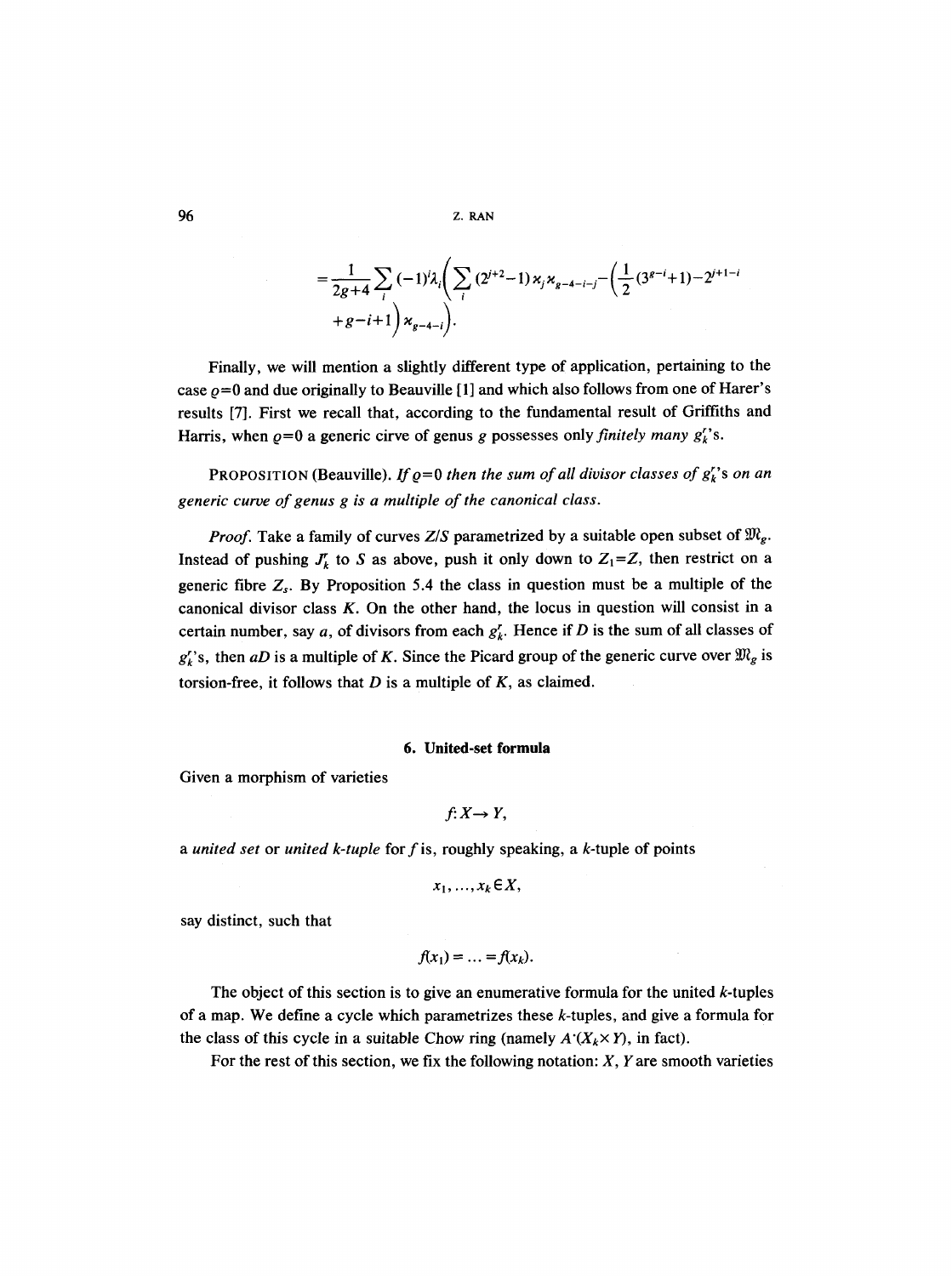of dimensions m, r, respectively, and  $f: X \rightarrow Y$  is an arbitrary morphism. We recall from § 3 the natural (functorial) map  $\Phi_k: X^0_k \to \text{Hilb}^k(X/S)$ .

*Definition* 6.1. The *united k-tuple locus* of f, as a set, is

$$
U_k = U_k(f) = \{(\mathbf{x}, \mathbf{y}) \in X_k^0 : f(\Phi_k(\mathbf{x})) = \mathbf{y} \quad \text{(as schemes)}\}.
$$

We denote  $\bar{U}_k$  the closure of  $U_k$  in  $X_k \times Y$ .

We are going to define a scheme structure on  $U_k$  and, in particular, make it into a cycle. To this end, a crucial thing to observe is the natural embedding

$$
\alpha_k: X_k \times Y \hookrightarrow (X \times Y)_k,
$$

as in  $§ 5$ . Let

 $\sim 10$ 

 $\Gamma = \Gamma_f \subset X \times Y$ 

denote the graph of f and note that the normal bundle  $N_{\Gamma} \simeq f^*T_Y$ , via id  $\times f: X \to \Gamma$ . Now define

$$
\tilde{U}_k = \tilde{U}_k(f) = (\Gamma)_k \cap X_k \times Y \subset (X \times Y)_k
$$

with the natural scheme structure as intersection.

LEMMA 6.2. As sets,  $\tilde{U}_k \cap (X_k^0 \times Y) = U_k$ .

*Proof.* By construction, we clearly have  $a_k(X_k^0 \times Y) \subset (X \times Y)^0$  and in fact, by functoriality of  $\Phi_k$ ,

$$
a_k(X_k^0 \times Y) = \{ z \in (X \times Y)_k^0 \colon \text{pr}_2(\Phi_k(z)) \text{ has length } 1 \}.
$$

Restricting this on  $\Gamma_k$  yields the lemma.

The rest of  $\tilde{U}_k$  is, as one may expect, not so well behaved, but we can still say a little bit about it. Put

$$
\tilde{S}_2(f) = \{x \in X : \text{rk } (df_x) \le m-1\},\
$$

$$
\tilde{S}_{2,k}(f) = \tilde{U}_k(f) \cap \left( \bigcup_{i_1 < i_2 < i_3} (p_{i_1}^{-1}(\tilde{S}_2(f)) \cap D_{i_1, i_2} \cap D_{i_2, i_2}) \right)
$$

where  $P_i: X_k \times Y \to X$  are projections and  $D_{i,j}^k$  are pullbacks of divisors on  $X_k$ .

<sup>7-858288</sup> Acta Mathematica 155. Imprimé le 28 août 1985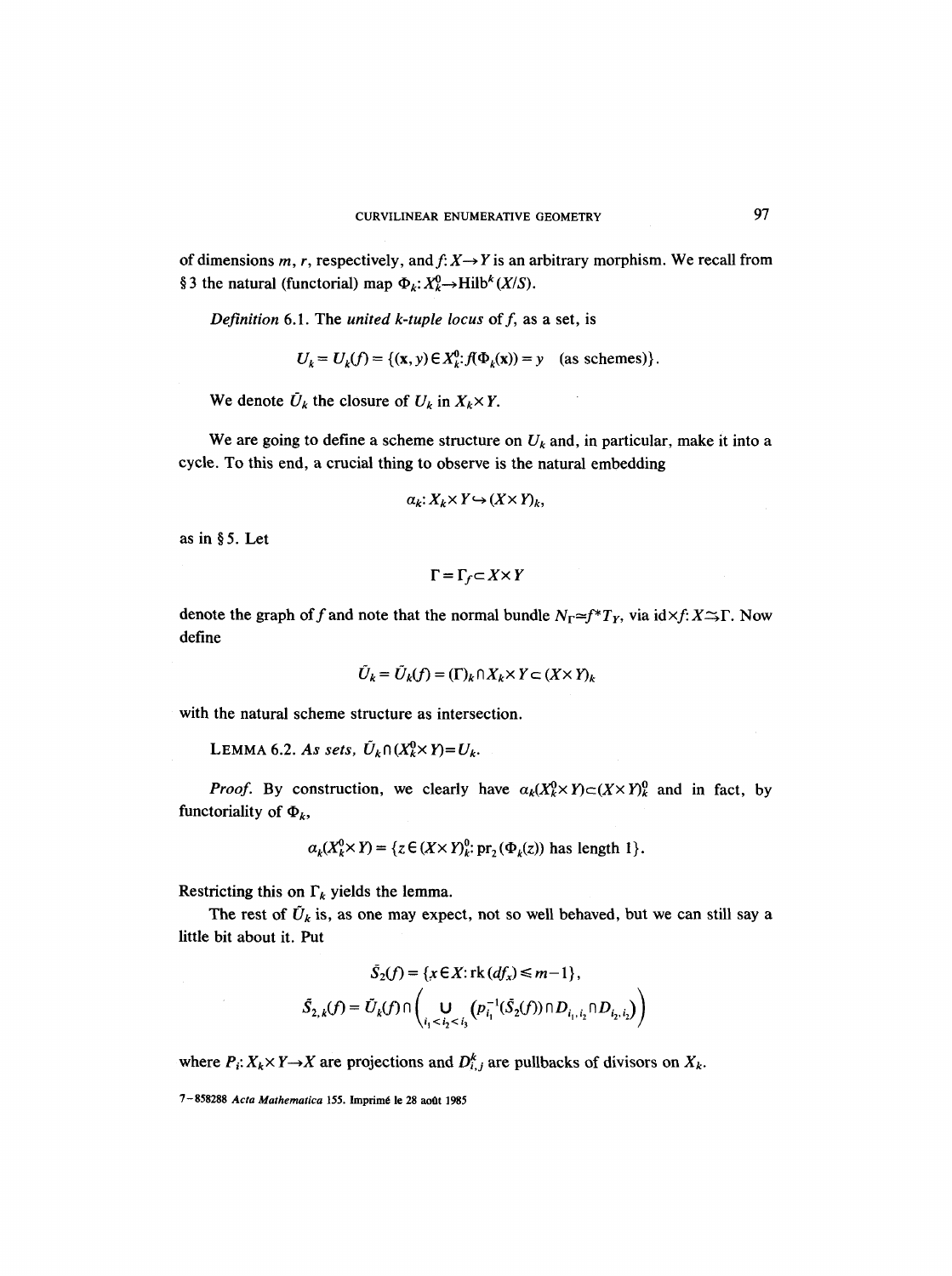LEMMA 6.3. We have  $\tilde{U}_k \cap (X_k^2 \times Y) \subseteq \tilde{S}_{2,k}(f)$ .

*Proof.* Let  $(x, y) \in U_k \cap X_k^2 \times Y$ . Without loss of generality, we may assume  $x \in D_{1,2}^{k} \cap D_{2,3}^{k}$  and consequently also  $k=3$ . By functoriality of the map  $\Phi_3: V \rightarrow$  Hilb for  $V=X$ ,  $\Gamma$  and  $X\times Y$ , it follows as in Lemma 6.2 that  $f(\Phi_3(x))=y$  as schemes. Since  $\Phi_3(x)$  has embedding dimension 2, we get  $rk(df_x) \leq m-2$  where  $x = supp(x)$ . Thus  $(\mathbf{x}, y) \in \tilde{S}_{2, k}(f).$ 

NOW set

$$
u_{k} = \prod_{j=1}^{k} \left( (p_{j} \times q)^{*} ([\Gamma]) - [D^{j,k}] \left\{ \frac{q^{*}(c(T_{Y}))}{1 + [D^{j,k}]} \right\}_{r-1} \right) \in A^{*}(X_{k} \times Y)
$$

where  $q: X_k \times Y \rightarrow Y$  is the projection.

**LEMMA 6.4.** *Every component of*  $\tilde{U}_k$  *has dimension*  $\geq k m - (k-1)r$ ; *if*  $\tilde{U}_k$  *has dimension*  $\leq km-(k-1)r$ , then

$$
[\tilde{U}_k] = u_k.
$$

*Proof.* The first assertion is standard, and the second follows directly from Theorem 4.2.

We can state the main result of this section as follows.

**THEOREM 6.5.** (a) The scheme  $U_k$  defined above parametrizes precisely the pairs  $(x, y)$  where x is an ordered curvilinear length-k subscheme of X such that  $f(x)=y$  as *schemes.* 

(b) *Every component of*  $U_k$  *has dimension*  $\geq k m - (k-1)r$ .

(c) If  $U_k$  has dimension  $km-(k-1)r$  or is empty, then the fundamental class of its *closure* 

$$
[\tilde{U}_k] \equiv u_k \in A^*(X_k \times Y) \quad modulo \, A^*(\tilde{S}_{2,k}(f)).
$$

*Proof.* In view of Lemmas 6.2 and 6.3,  $\tilde{U}_k$  consists of  $\tilde{U}_k$  plus (possibly) a cycle supported on  $\tilde{S}(f)$ , so we are done.

For  $k=2$ , a result equivalent to Theorem 6.5 was given by Fulton and Laksov [4] (note that  $\tilde{S}_{2,2} = \Phi$ ).

COROLLARY 6.6. If  $u_k \neq 0 \mod A$ <sup> $\cdot$ </sup> ( $\tilde{S}(f)$ ), then  $U_k \neq \emptyset$ .

*Remark* 6.7. Note in particular that if  $\dim(\tilde{S}_{2,k}(f)) < km-(k-1)r$ , then one may replace congruence by equality in Theorem 6.5 (c) and Corollary 6.6. This will happen,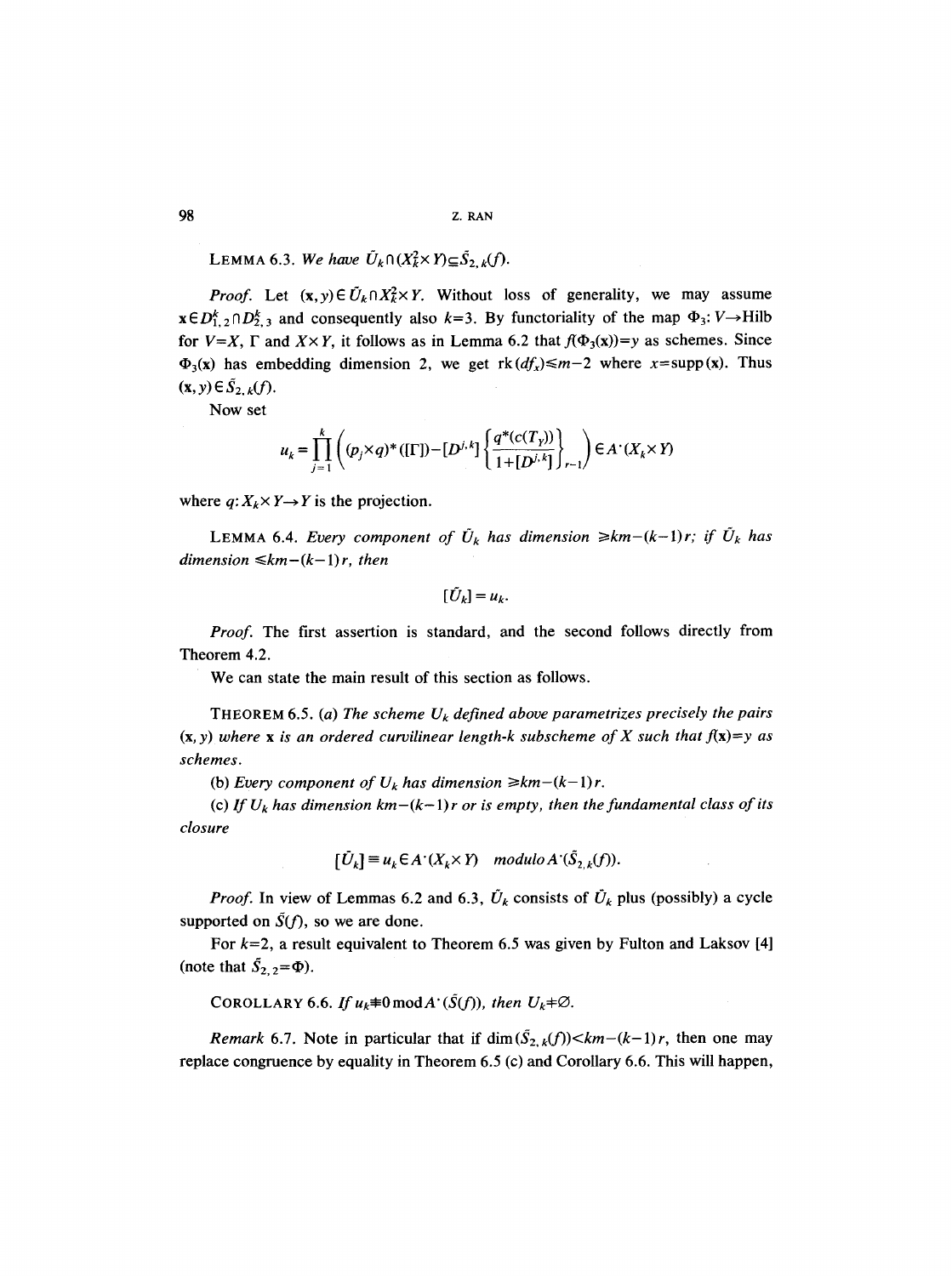in particular, if f is finite and dim  $(\bar{S}_2(f)) < km - (k-1)r$ . Since every component of  $\bar{S}_2(f)$ has dimension  $\geq 3m-2r-4$ , the latter can happen only if either  $\bar{S}_2(f)=0$ , or k, m, r are the following range:  $k \le 3$ , or  $k \le 4$  and  $r \le m+3$ , or  $k \le 6$  and  $r \le m+1$ .

*Multiple points.* In conclusion, we will compare the results above with Kleiman's multiple-point formulas [9]. First, we define multiple points.

*Definition.*  $x \in X$  is a *k-fold point* for f if x is contained in a length-k subscheme of a fibre of  $f$ .

Given a proper morphism  $f: X \rightarrow Y$  (X and Y may be singular, as long as f is a "locally complete intersection" morphism, Kleiman defines a cycle  $M_k$  on X, image of a certain associated space  $X_k$  under a natural projection, which is presumably—though this is nowhere stated explicitly—supposed to parametrize the  $k$ -fold points of  $f$ ; he also gives an algorithm for computing a certain class  $m_k \in A'(X)$ . Then his main result may be stated as follows.

THEOREM (Kleiman). *If X<sub>i</sub> for j*=2, ..., *k* have their expected dimensions, namely *jm* $-(j-1)r$  *or*  $-1$ *, then*  $[M_k]=m_k$ .

*Remarks.* (a) It can happen that  $X_k$  has its expected dimension without the same being true of  $X_{k-1}$ :  $X_{k-1}$  may have an "excessively large component" which contributes nothing to  $X_k$ . In particular, an analogue of Corollary 6.6 does not seem to be accessible by Kleiman's method.

(b) As noted by Kleiman ([9], (5.2)) the assumption that  $X_k$  have its expected dimension implies that either  $S_2(f)=\emptyset$ , or  $S_2(f)=\emptyset$  but  $\dim(S_2(f))$ (where the later can happen only in the range listed in Remark 6.7). Hence no information is lost by replacing the equality in the Theorem by congruence modulo  $A'(S_2'(f))$ , where  $S_2'(f)=f^{-1}(f(\bar{S}_2(f)))$ , the smallest closed subset of X, on whose complement, X', the restriction of f is both proper and without  $S_2$ -singularities.

(c) Kleiman does not claim, nor is it in fact quite true, that  $M_k$  parametrizes the  $k$ fold points, which makes the significance of his formula somewhat obscure (however, see the discussion in [11] or below).

Now comparing Kleiman's construction and ours, one sees that they are merely two ways of looking at the same thing. Thus we have, at least if  $X$ ,  $Y$  are smooth:

(i)  $X_k = U_k$ , naturally.

(ii)  $M_k \cap X' = \{k\text{-fold points of } f\} \cap X' = \{k\text{-fold points of } f|_{X'}\}.$ 

(iii) If X is complete, then  $m_k = (1/k!) (p_1)_* u_k$ .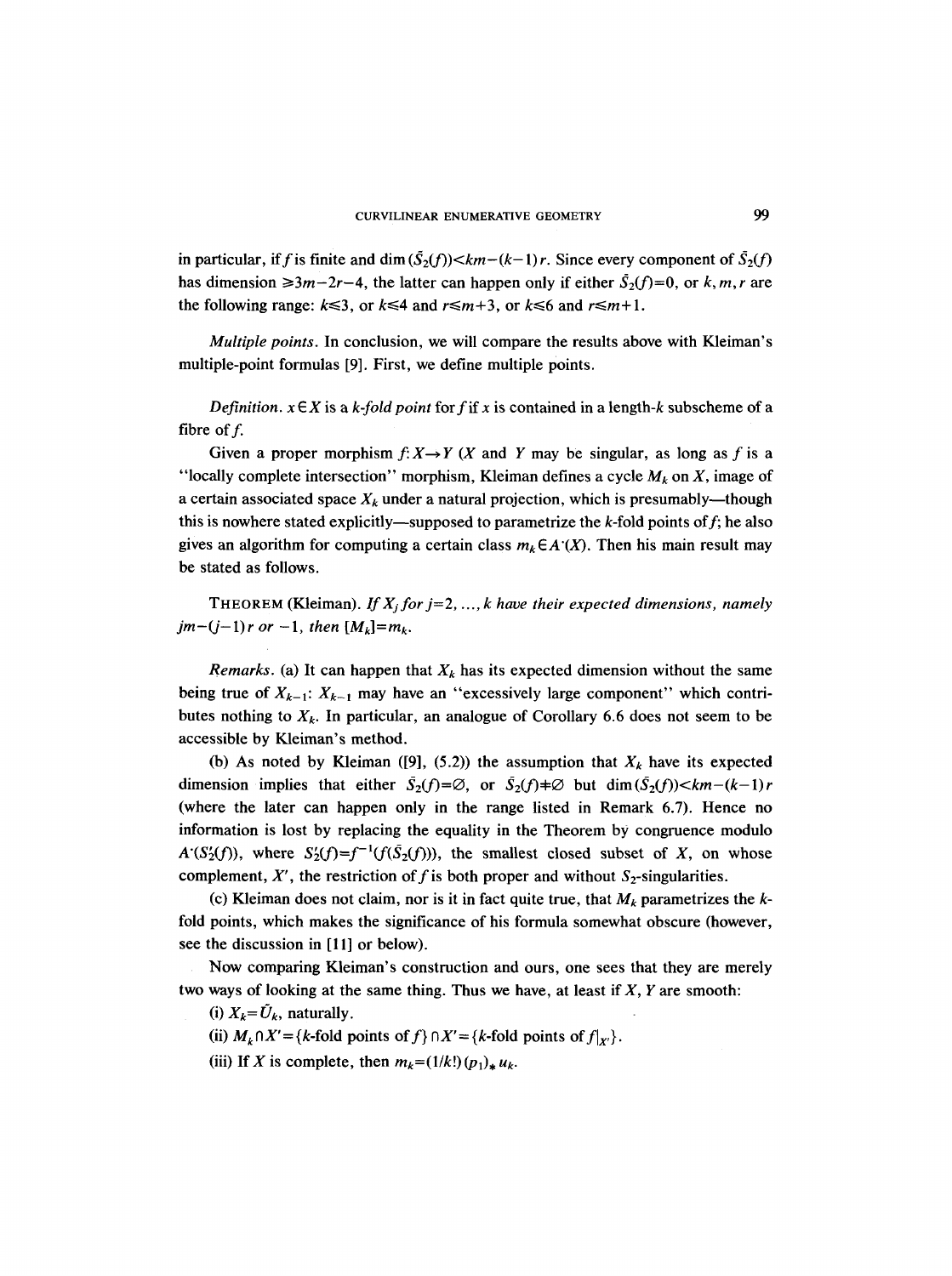100 z. RAN

Thus we obtain the following refinement of Kleiman's theorem for smooth, complete varieties.

THEOREM 6.8. *If X is complete and*  $X_k$  has its expected dimension, then  $[M_k] \equiv m_k$ *modulo A'(S'<sub>2</sub>(f)), and this formula validly enumerates the k-fold points of f, away from s~(/).* 

COROLLARY 6.9. *If X is complete, Kleiman's explicit formulas (e.g.* [9] (5.7),  $(5.10)$ ,  $(5.11)$ ) are valid, modulo  $A'(S_2'(f))$ , provided only that  $X_k$  has its expected *dimension.* 

Using the calculus of  $\S$ 2, it is of course possible to obtain these formulas, and formulas for other  $m_k$ 's directly. But I haven't set about making such calculations systematically.

Intersecting  $\tilde{U}_k$  with  $V_k$  for various partitions k, one obtains formulas for the united sets of type  $k$  of  $f$ , valid under similar hypotheses. In the context of Kleiman's theory, an algorithm for computing  $p_{1*}[\tilde{U}_k \cdot V_k]$  was independently given by S. Colley, and carried out by her in a number of cases (M.I.T. thesis, 1983). Similar remarks as above apply to her results.

Finally, we mention a corollary about the class  $m_2$  which follows from the present approach.

COROLLARY 6.10.  $m_2$  *is an integral class and*  $f_*m_2$  *is divisible by 2.* 

The proof is described by Fulton in [3], p. 171.

#### **References**

- [1] BEAUVILLE, A., Diviseurs spéciaux et intersection de cycles algébriques dans la Jacobienne d'une courbe alg6brique. In *Enumerative geometry and classical algebraic geometry.* P. Le Barz and Y. Hervier, edd., pp. 133–142. Birkhäuser, Boston, 1982.
- [2] FULTON, W., A note on residual intersections and the double point formula. *Acta Math.,*  140 (1978), 93-101.
- [3] -- *Intersection theory.* Springer Verlag, Berlin, 1984.
- [4] FULTON, W. & LAKSOV, D., Residual intersections and the double point formula. In *Real and complex singularities.* P. Holm, ed., pp. 171-177. Sijthoff & Nordhoff 1977.
- [5] FULTON, W. & MACPHERSON, R., Intersecting cycles on an algebraic variety. In *Real and complex singularities.* P. Holm, ed., pp. 179-197. Sijthoff & Nordhoff 1977.
- [6] GILLET, H., Intersection theory on algebraic stacks. Preprint.
- [7] HARER, J.,  $H^2$  of the mapping-class group. *Invent. Math.*, 72 (1983), 221-240.
- [8] KLEIMAN, S., The enumerative theory of singularities. In *Real and complex singularities.*  P. Holm, ed., pp. 297-396. Sijthoff & Nordhoff 1977.
- [9] -- Multiple-point formulas I: Iteration. *Acta Math.,* 147 (1981), 13-49.